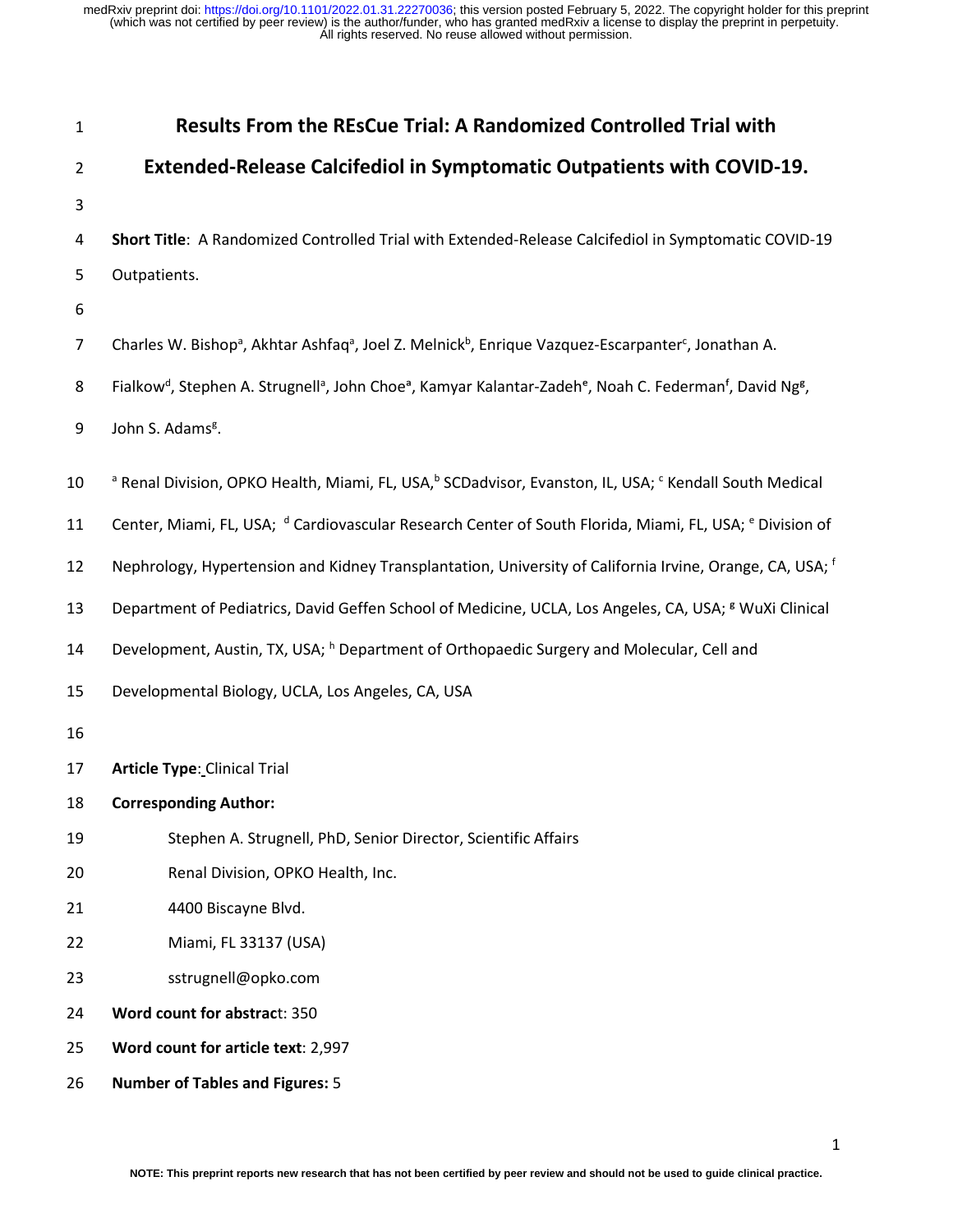| $\mathbf{1}$ | <b>ABSTRACT</b>                                                                                 |  |  |  |
|--------------|-------------------------------------------------------------------------------------------------|--|--|--|
| 2            | Importance: The benefit of vitamin D treatment for coronavirus disease 2019 (COVID-19)          |  |  |  |
| 3            | remains unclear.                                                                                |  |  |  |
| 4            | Objective: To investigate the effect of raising serum total 25-hydroxyvitamin D (25D) to 50-100 |  |  |  |
| 5            | ng/mL with oral extended-release calcifediol (ERC) on time to symptom resolution in mild to     |  |  |  |
| 6            | moderate COVID-19.                                                                              |  |  |  |
| 7            | Design, Setting, and Participants: A multicenter, randomized, double-blind, placebo-controlled  |  |  |  |
| 8            | study evaluated treatment of 160 outpatients with COVID-19 diagnosed between November           |  |  |  |
| 9            | 2020 and October 2021.                                                                          |  |  |  |
| 10           | Interventions: Patients were treated for 4 weeks with ERC (30 mcg/capsule; 300 mcg on Days      |  |  |  |
| 11           | 1-3 and 60 mcg on Days 4-27) or placebo.                                                        |  |  |  |
| 12           | Outcome Measures: Primary endpoints were raising serum 25D to ≥50 ng/mL at Day 14 and           |  |  |  |
| 13           | resolution time for five aggregated symptoms. Secondary endpoints included resolution time      |  |  |  |
| 14           | for aggregated and individual symptoms as a function of serum 25D and changes in clinical       |  |  |  |
| 15           | biomarkers.                                                                                     |  |  |  |
| 16           | Results: 171 subjects randomized, 160 treated and 134 (65 ERC and 69 placebo) retained.         |  |  |  |
| 17           | Average age was 43 (range: 18-71); 59% female, 92% White, 80% Hispanic, 7% African-             |  |  |  |
| 18           | American, 1% Other, 76% overweight, 40% obese, 26% comorbidities, mean baseline 25D of          |  |  |  |
| 19           | 37±1 (SE) ng/mL. ERC increased mean 25D to 82±4 ng/mL (p<0.001) by Day 7; 88% of subjects       |  |  |  |
| 20           | attained a level ≥50 ng/mL; the placebo group trended lower. Resolution time for five           |  |  |  |
| 21           | aggregated symptoms was unchanged by ERC given that two composite non-respiratory               |  |  |  |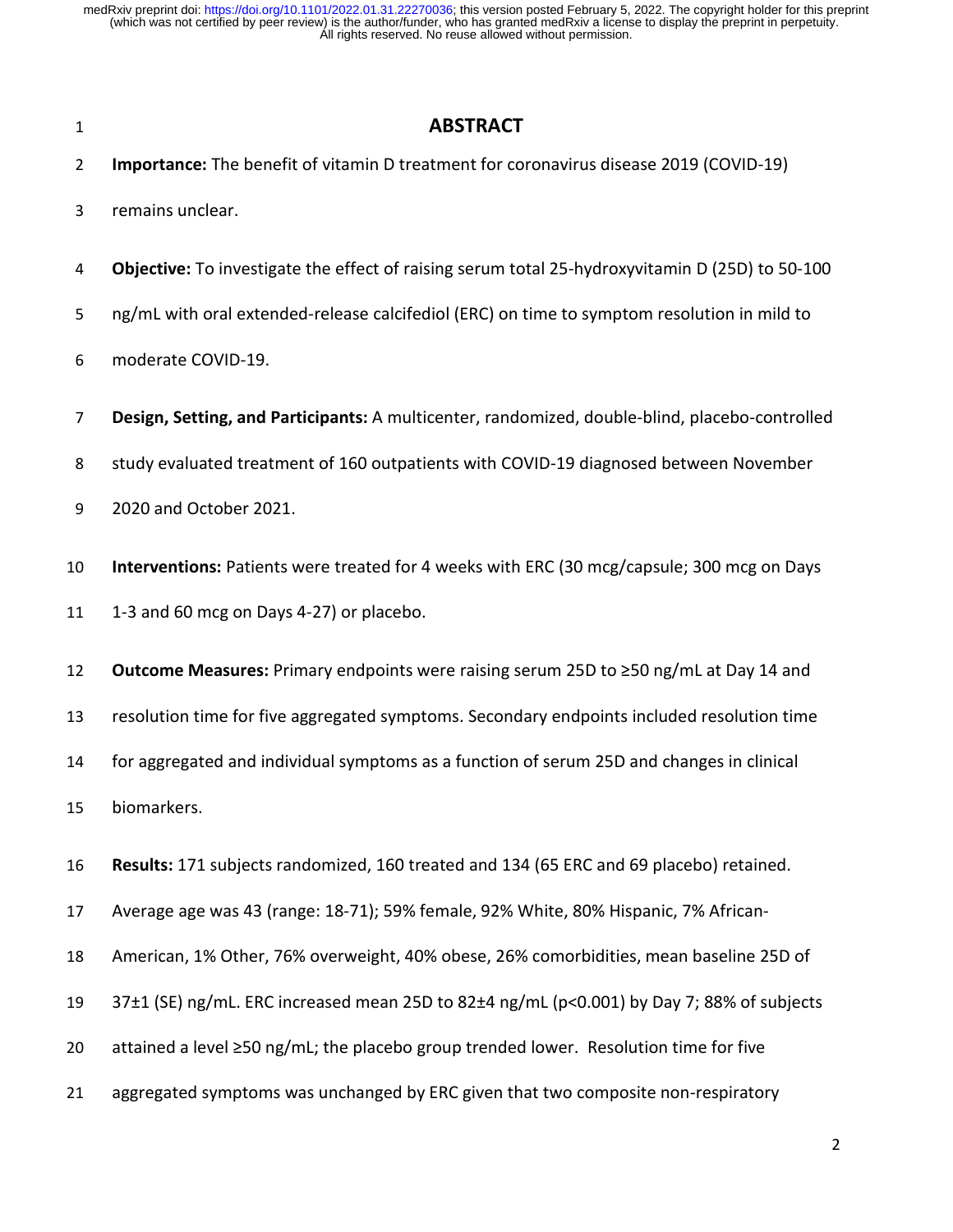| $\mathbf{1}$   | symptoms responded poorly. Prespecified analyses showed that respiratory symptoms tended      |  |  |  |
|----------------|-----------------------------------------------------------------------------------------------|--|--|--|
| $\overline{2}$ | to resolve earlier when serum 25D levels reached ≥50 ng/mL, but statistical significance was  |  |  |  |
| 3              | limited by small sample size and non-compliance: 25D increased in seven placebo subjects      |  |  |  |
| 4              | (unauthorized supplementation) and none occurred in five ERC subjects (failure to dose). A    |  |  |  |
| 5              | post-hoc composite of three respiratory symptoms (trouble breathing, chest congestion and     |  |  |  |
| 6              | dry or hacking cough) resolved 3.0 days faster when 25D was elevated at Days 7 and 14         |  |  |  |
| 7              | (p<0.05); chest congestion resolved 4.0 days faster with 25D increases of ≥25 ng/mL (p<0.05). |  |  |  |
| 8              | Safety concerns including hypercalcemia were absent with ERC treatment.                       |  |  |  |
| 9              | Conclusions and Relevance: ERC was effective in increasing serum 25D in outpatients with      |  |  |  |
| 10             | COVID-19, which may have accelerated resolution of respiratory symptoms suggesting            |  |  |  |
| 11             | mitigation of COVID-19 pneumonia risk, findings which warrant further study.                  |  |  |  |
| 12             |                                                                                               |  |  |  |
| 13             | Trial Registration: ClinicalTrials.gov identifier NCT04551911                                 |  |  |  |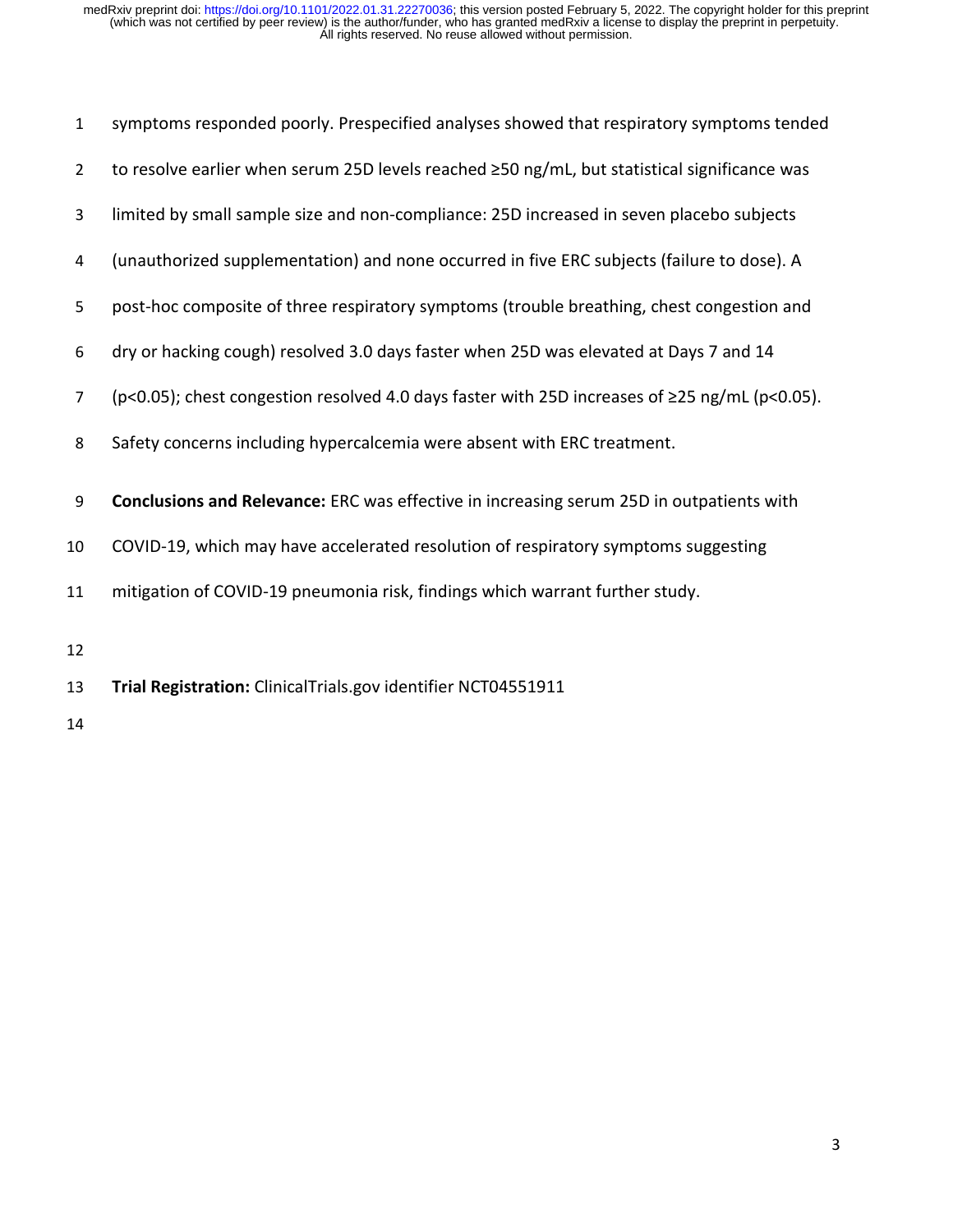### 1 **Introduction**

| $\overline{2}$ | Vitamin D repletion is purported to reduce the risk of infection with severe acute                                                  |
|----------------|-------------------------------------------------------------------------------------------------------------------------------------|
| 3              | respiratory syndrome coronavirus 2 (SARS-CoV-2) $^{1,2}$ , mitigate severity of coronavirus disease                                 |
| 4              | 2019 (COVID-19) <sup>3</sup> and accelerate recovery <sup>4</sup> . Sufficient serum total 25-hydroxyvitamin D (25D) is             |
| 5              | postulated to potentiate COVID-19 vaccine effectiveness <sup>5</sup> , boost innate and control adaptive                            |
| 6              | immunity <sup>6,7</sup> , and reduce post-infection cytokine storm <sup>6</sup> and lung injury <sup>8</sup> . A serum 25D level of |
| 7              | approximately 50 ng/mL is proposed as the theoretical threshold for zero mortality from                                             |
| 8              | COVID-19 based on regression analysis of decreasing deaths rates with rising serum 25D levels <sup>9</sup> .                        |
| 9              | The purported benefits of 25D repletion remain fully unsubstantiated in prospective                                                 |
| 10             | randomized controlled trials (RCTs). In one of only a few RCTs, administration of a single oral                                     |
| 11             | dose of 200,000 IU of cholecalciferol (vitamin D <sub>3</sub> ) to patients with moderate to severe COVID-19                        |
| 12             | failed to shorten hospital stays despite raising mean serum 25D from a baseline of 21.2 to 44.4                                     |
| 13             | ng/mL, diminishing support for vitamin D repletion <sup>10</sup> .                                                                  |
| 14             | The present RCT sought to explore the benefit of raising serum 25D to at least 50 ng/mL,                                            |
| 15             | a level considered by some to be of concern <sup>11</sup> , on time to resolution of symptoms in COVID-19                           |
| 16             | outpatients. The working hypothesis was that controlled, progressive elevation of 25D to this                                       |
| 17             | level with extended-release calcifediol (ERC) would safely boost the human innate immune                                            |
| 18             | response to SARS-CoV-2 and accelerate recovery via intracrine production of calcitriol in                                           |
| 19             | immune cells, such as macrophages, which co-express 25-hydroxyvitamin $D$ -1 $\alpha$ -hydroxylase                                  |
| 20             | (CYP27B1) and vitamin D receptor (VDR) in response to viral infection <sup>12</sup> . Apt selection of                              |
| 21             | appropriate patient-reported outcomes as endpoints was hampered by the dearth of                                                    |
| 22             | information regarding which COVID-19 symptoms respond to vitamin D treatment, leading to                                            |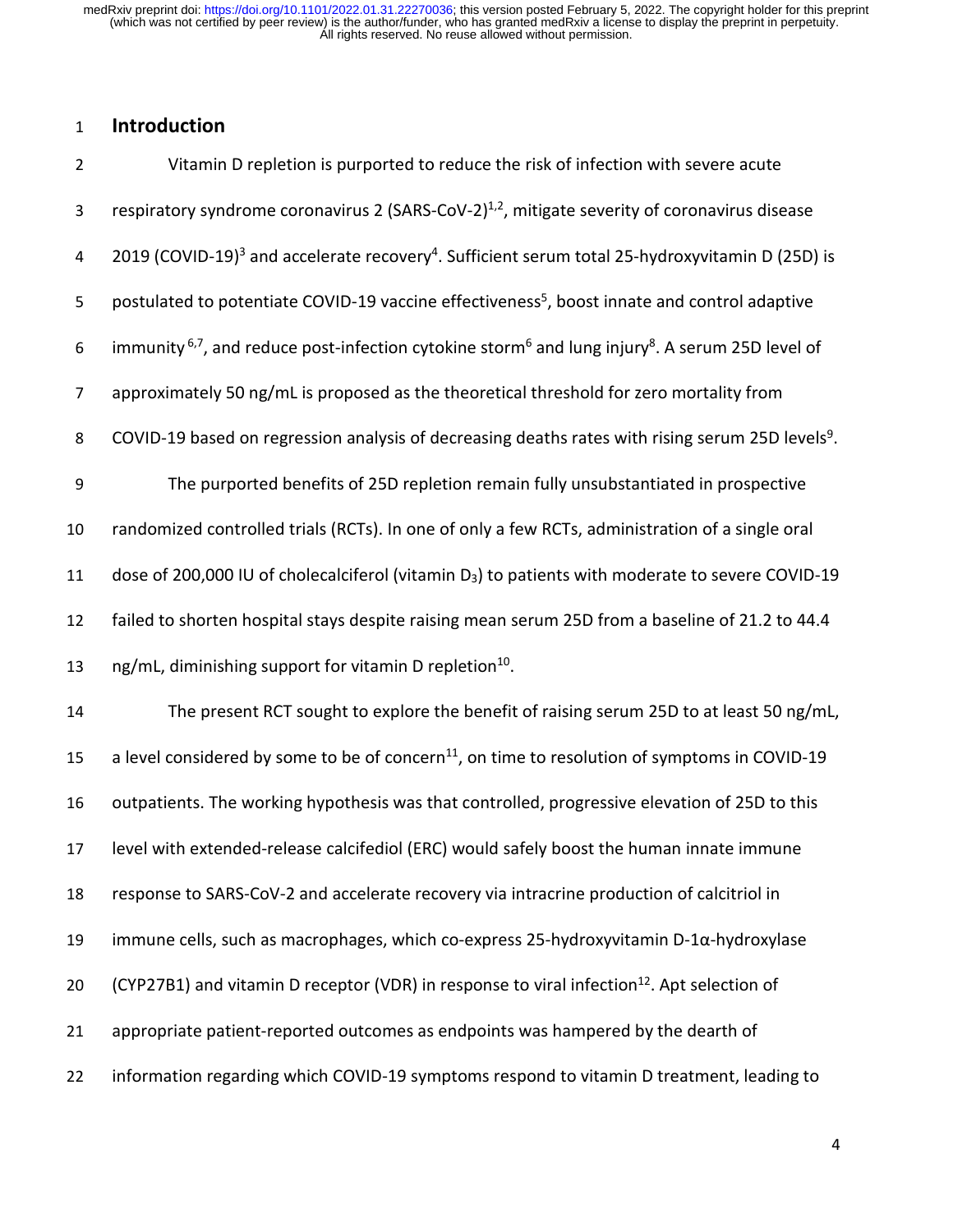1 selection of a primary efficacy endpoint representing a "best guess" for finding a clinically 2 meaningful vitamin D signal. To compensate, this proof-of-concept study explored a broad 3 range of symptoms and used numerous prespecified and post-hoc analyses to characterize 4 potential signals.

#### 5 **METHODS**

6 This multicenter trial (NCT04551911) titled "A Randomized, Double-Blind Placebo-7 Controlled Study to Evaluate the Safety and Efficacy of **R**ayaldee (calcifediol) **E**xtended-relea**s**e **C**aps**u**l**e**s to Treat Symptomatic Patients Infected with SARS-CoV-2 (**REsCue**)" enrolled 9 symptomatic COVID-19 outpatients from 10 sites across the United States and randomized them in a 1:1 ratio for 4 weeks of treatment with ERC (30 mcg/capsule) or placebo and a 2- week follow-up. ERC was chosen as the test intervention because it has been previously shown to safely and effectively raise serum 25D to targeted levels of 50-100 ng/mL and suppress elevated intact parathyroid hormone (iPTH) when administered at 30 mcg/day and escalating, 14 as needed, to 60 mcg/day in patients with stage 3 or 4 chronic kidney disease (CKD).<sup>13</sup> Dosing with ERC in the current study was designed to raise 25D more quickly, but in a controlled, progressive manner, to this same target range well before Day 7, beginning with 300 mcg (10 capsules) on each of Days 1, 2 and 3 followed by 60 mcg (2 capsules) on Days 4 through 27. Doses were administered at bedtime after fasting for three hours following dinner, and subjects were instructed to remain fasting for 3 hours after dosing. Thirty-four COVID-19 symptoms 20 were self-reported daily using the FLU-PRO Plus<sup>©</sup> questionnaire, an outcome tool validated for 21 respiratory tract viral infections<sup>14</sup>. Symptoms were scored using multipoint scales ranging, most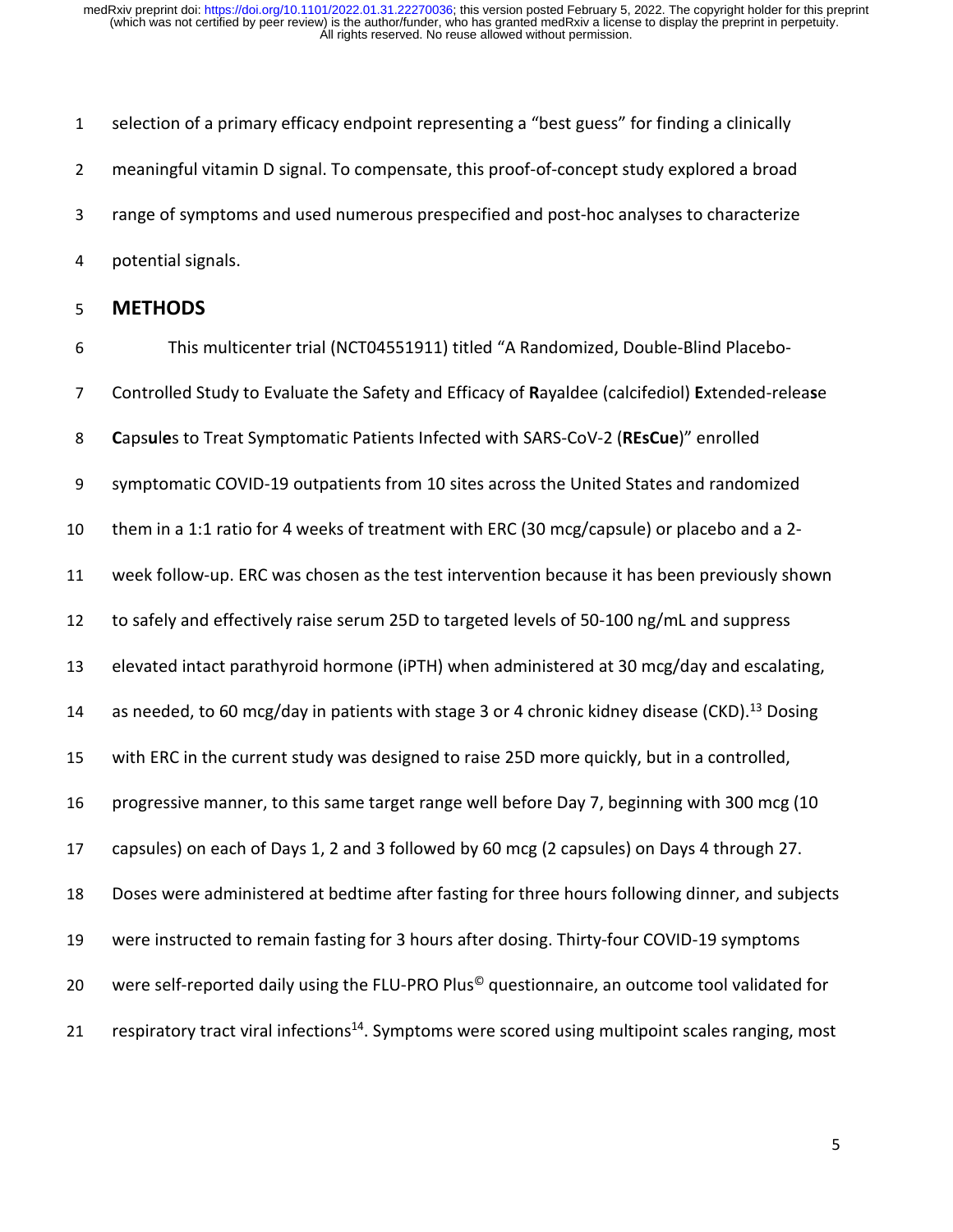1 frequently, from 0 to 4. Blood samples and safety assessments were obtained at baseline and 7- 2 day intervals.

3 **Participants**

4 All patients provided written informed consent before participation in the study. 5 Patients were enrolled between November 2, 2020 and August 27, 2021 after testing positive 6 for SARS-CoV-2 infection within the previous three days via reverse transcription polymerase 7 chain reaction (RT-PCR) or another substitutable FDA-authorized test. They were ≥18 years of 8 age, and had mild to moderate COVID-19 (absence of clinical signs indicative of more severe 9 disease such as oxygen saturation <94% or respiration rate >30 bpm). They were required to 10 have symptoms during screening with mean scores of ≥1.5 for each of the chest/respiratory and body/systemic domains of the FLU-PRO Plus<sup>®</sup> questionnaire. They were instructed to forgo 12 use of vitamin D supplements during the study. Patients were excluded if: they were pregnant 13 or breastfeeding; had recently taken systemic glucocorticoid medications; had a recent history 14 of primary hyperparathyroidism, kidney stones, hypercalciuria or hypercalcemia, cardiovascular 15 disease, poorly controlled hypertension, arrhythmias, chronic granuloma-forming disease or 16 chronic liver disease; history in the past five years of multiple myeloma or carcinoma of the 17 breast, lung or prostate; any surgical or medical condition that might significantly alter the 18 absorption, distribution, metabolism, or excretion of vitamin D; ongoing treatment with 19 thiazide diuretics; history of hyperphosphatemia, hyperuricemia or gout; estimated glomerular 20 filtration rate (eGFR) < 15 mL/min/1.73m<sup>2</sup>; or serum calcium  $\geq$ 9.8 mg/dL within the last three 21 months.

22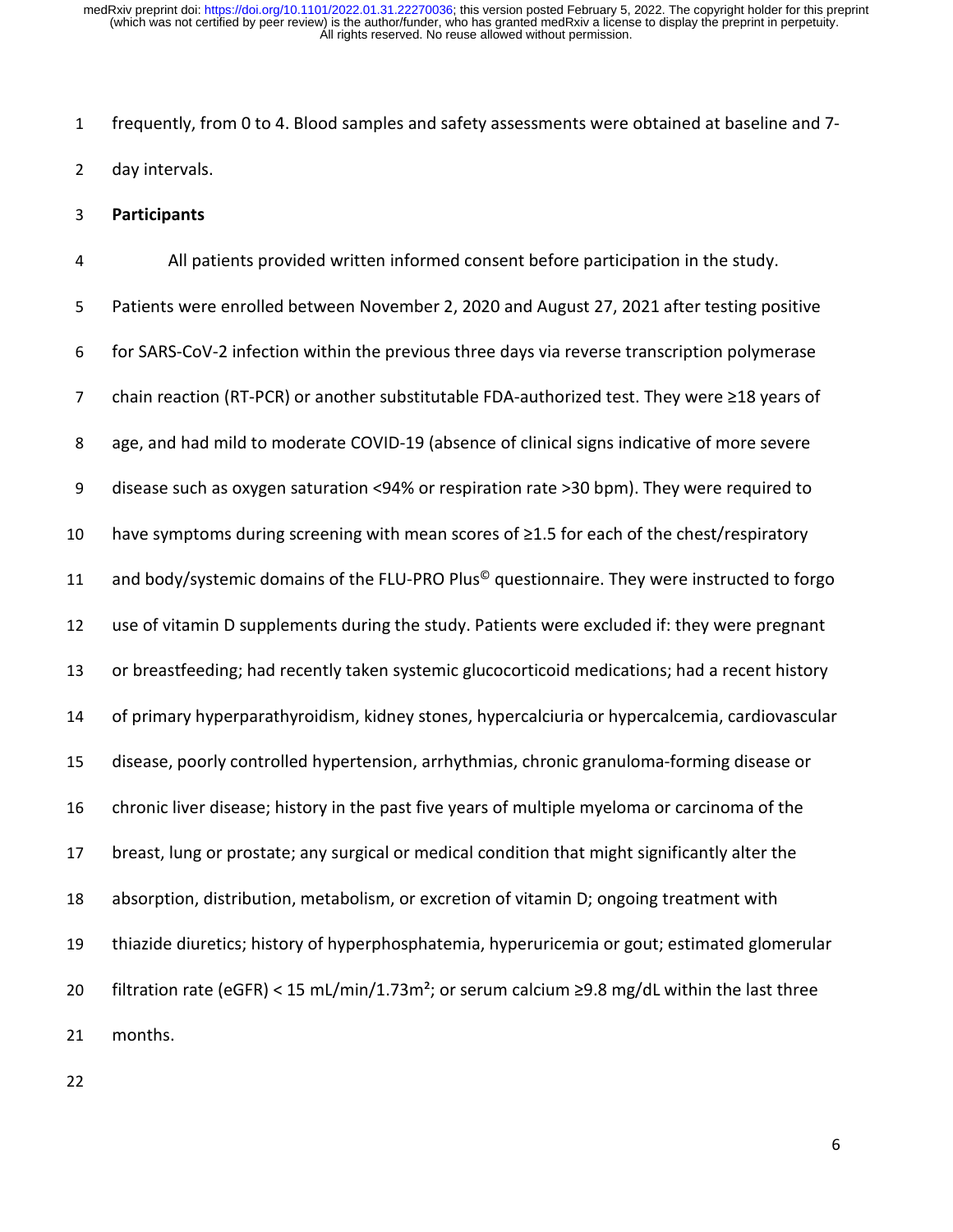### 1 **Independent Oversight and Blinding**

| $\overline{2}$ | The study was approved by Advarra (Columbia, MD), a central Institutional Review                       |  |  |  |
|----------------|--------------------------------------------------------------------------------------------------------|--|--|--|
| 3              | Board (IRB), and overseen by an independent five-member Data Safety Monitoring Board                   |  |  |  |
| 4              | (DSMB) comprised of an expert in viral disease pathogenesis, a nephrologist, a biostatistician, a      |  |  |  |
| 5              | pulmonary medicine expert and an endocrinologist experienced in clinical safety monitoring.            |  |  |  |
| 6              | The monitor reduced the maintenance dose to one capsule per day at Day 21 if serum total 25D           |  |  |  |
| 7              | exceeded 100 ng/mL or serum total calcium (corrected for low albumin) exceeded 10.5 mg/dL.             |  |  |  |
| 8              | Subjects, study personnel and the sponsor (and its designees, with the exception of the DSMB           |  |  |  |
| 9              | and three unblinded members of the data management team) were blinded until after                      |  |  |  |
| 10             | database lock to treatment assignments and to serum vitamin D metabolite laboratory data.              |  |  |  |
| 11             | <b>Outcome Measures</b>                                                                                |  |  |  |
| 12             | One primary endpoint was attainment of the targeted serum total 25D level by Day 14.                   |  |  |  |
| 13             | A second was time to resolution of five composite COVID-19 symptoms (trouble breathing,                |  |  |  |
| 14             | chest congestion, dry or hacking cough, body aches or pains, chills or shivering). These               |  |  |  |
| 15             | symptoms were part of the chest/respiratory and body/systemic domains of the FLU-PRO Plus <sup>©</sup> |  |  |  |
| 16             | questionnaire for which mean scores of ≥1.5 were required for enrollment. The composite                |  |  |  |
| 17             | respiratory symptoms (trouble breathing, chest congestion, dry or hacking cough) were                  |  |  |  |
| 18             | considered indicative of pulmonary compromise. The other two composite symptoms (body                  |  |  |  |
| 19             | aches or pains, chills or shivering) were considered indicative of systemic inflammatory               |  |  |  |
| 20             | responses to viral infection. An aggregate score for the primary endpoint related to five COVID-       |  |  |  |
| 21             | 19 symptoms was selected in view of the observed heterogeneity in COVID-19 symptom                     |  |  |  |
| 22             | profiles; not all subjects experienced the same symptoms or degree of symptom severity. A              |  |  |  |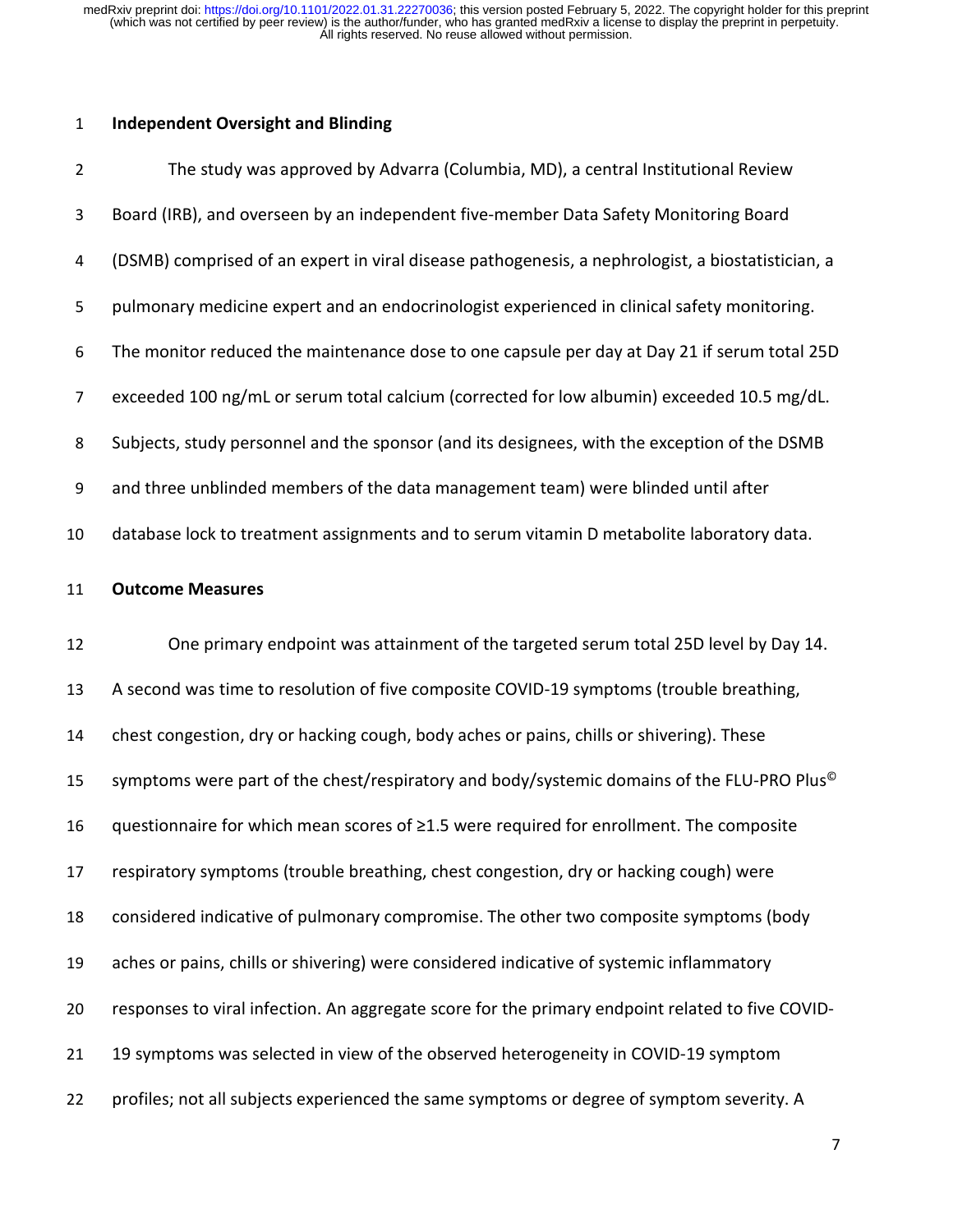| $\mathbf{1}$   | score of ≤5, or a mean of ≤1 for each composite symptom, was deemed appropriate because           |  |  |  |
|----------------|---------------------------------------------------------------------------------------------------|--|--|--|
| $\overline{2}$ | the threshold of ≤1 described minor symptom severity (at worst "a little bit") which seemed       |  |  |  |
| 3              | unlikely to presage a poor outcome. Resolution was defined as a reduction in the total baseline   |  |  |  |
| 4              | score (maximum of 20) for the five symptoms to or below 5 for a minimum of three consecutive      |  |  |  |
| 5              | days. Secondary endpoints included time to resolution of each composite symptom and of            |  |  |  |
| 6              | aggregated symptoms as a function of serum 25D.                                                   |  |  |  |
| $\overline{7}$ | Safety endpoints included adverse events detected by physical examinations, vital signs,          |  |  |  |
| 8              | electrocardiograms, hematology and clinical chemistries. Special attention was given to           |  |  |  |
| 9              | changes in serum calcium and phosphorus, and eGFR, which presage potential hypercalcemia,         |  |  |  |
| 10             | hyperphosphatemia and kidney damage. Exploratory endpoints included changes in serum              |  |  |  |
| 11             | 1,25-dihydroxyvitamin D (1,25D) and LL37 cathelicidin antimicrobial peptide, and plasma iPTH.     |  |  |  |
|                |                                                                                                   |  |  |  |
| 12             | <b>Laboratory Procedures</b>                                                                      |  |  |  |
| 13             | BioReference Laboratories (Elmwood Park, NJ) analyzed serum total 25D by LC-MS,                   |  |  |  |
| 14             | plasma iPTH by electrochemiluminescence (Roche Elecsys) and serum total 1,25D by                  |  |  |  |
| 15             | chemiluminescence (DiaSorin Liason). Syneos Health (Quebec, Canada) analyzed serum LL37 by        |  |  |  |
| 16             | ELISA (LSBio). The circulating neutrophil: lymphocyte ratio was obtained from the complete        |  |  |  |
| 17             | blood cell count as routinely performed.                                                          |  |  |  |
| 18             | <b>Statistical Analysis</b>                                                                       |  |  |  |
| 19             | Results from analysis of the per-protocol (PP) population rather than the full analysis set       |  |  |  |
| 20             | (FAS) are presented herein as the study merely sought to identify a clinically meaningful vitamin |  |  |  |
| 21             | D signal in the treatment of COVID-19 outpatients and guide the design of a larger,               |  |  |  |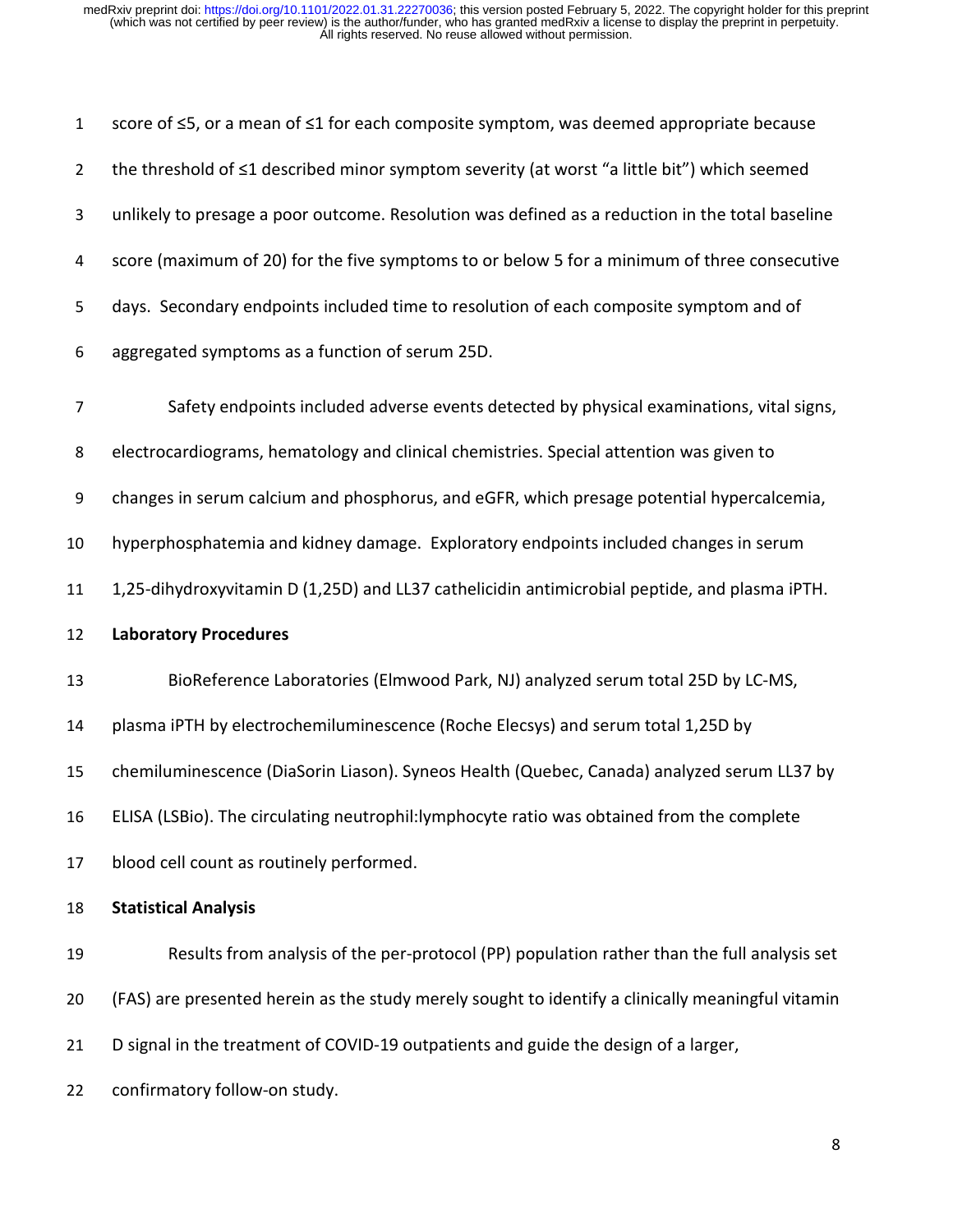| 1              | The two primary endpoints were tested hierarchically to maintain an overall one-sided                      |  |  |
|----------------|------------------------------------------------------------------------------------------------------------|--|--|
| $\overline{2}$ | alpha level of 0.025. The first, attainment of serum 25D levels of $\geq$ 50 ng/mL, was assessed with      |  |  |
| 3              | a Chi-square statistic. The second, number of days to resolution of five aggregated symptoms,              |  |  |
| 4              | was analyzed with a Cox proportional hazards model with three covariates considered to have                |  |  |
| 5              | possible influence on treatment efficacy: baseline FLU-PRO Plus <sup>©</sup> score for the five aggregated |  |  |
| 6              | symptoms, baseline serum 25D, and body weight. The log-rank test was used post-hoc to                      |  |  |
| $\overline{7}$ | compare Kaplan-Meier curves examining time to resolution of individual or aggregated                       |  |  |
| 8              | symptoms as a function of increase (versus lack thereof) in serum total 25D at both Days 7 and             |  |  |
| 9              | 14. Subjects who did not achieve symptom resolution prior to ending participation in the study             |  |  |
| 10             | (3 to 19% depending on the symptom being evaluated; mean = 8.8%) were right censored after                 |  |  |
| 11             | the last day when data were obtained. Other efficacy endpoints were analyzed at each time                  |  |  |
| 12             | point using appropriate t-tests.                                                                           |  |  |
|                |                                                                                                            |  |  |

13 **RESULTS**

14 **Patients**

 A total of 241 patients provided written informed consent and were screened for eligibility (**Figure 1**). Of these, 171 met all selection criteria and were randomized to one of the two treatment groups. The most common reason for failing screening was insufficient severity of COVID-19 symptoms. Five subjects withdrew consent prior to dosing, and six failed to receive the shipment of study drug, leaving 160 subjects (80 per treatment group) who received at least one dose of study drug (safety population). Eight subjects assigned to ERC and 5 subjects assigned to placebo achieved symptom resolution prior to dosing and were excluded from analysis, leaving 147 subjects (72 ERC and 75 placebo) in the FAS. Thirteen subjects had major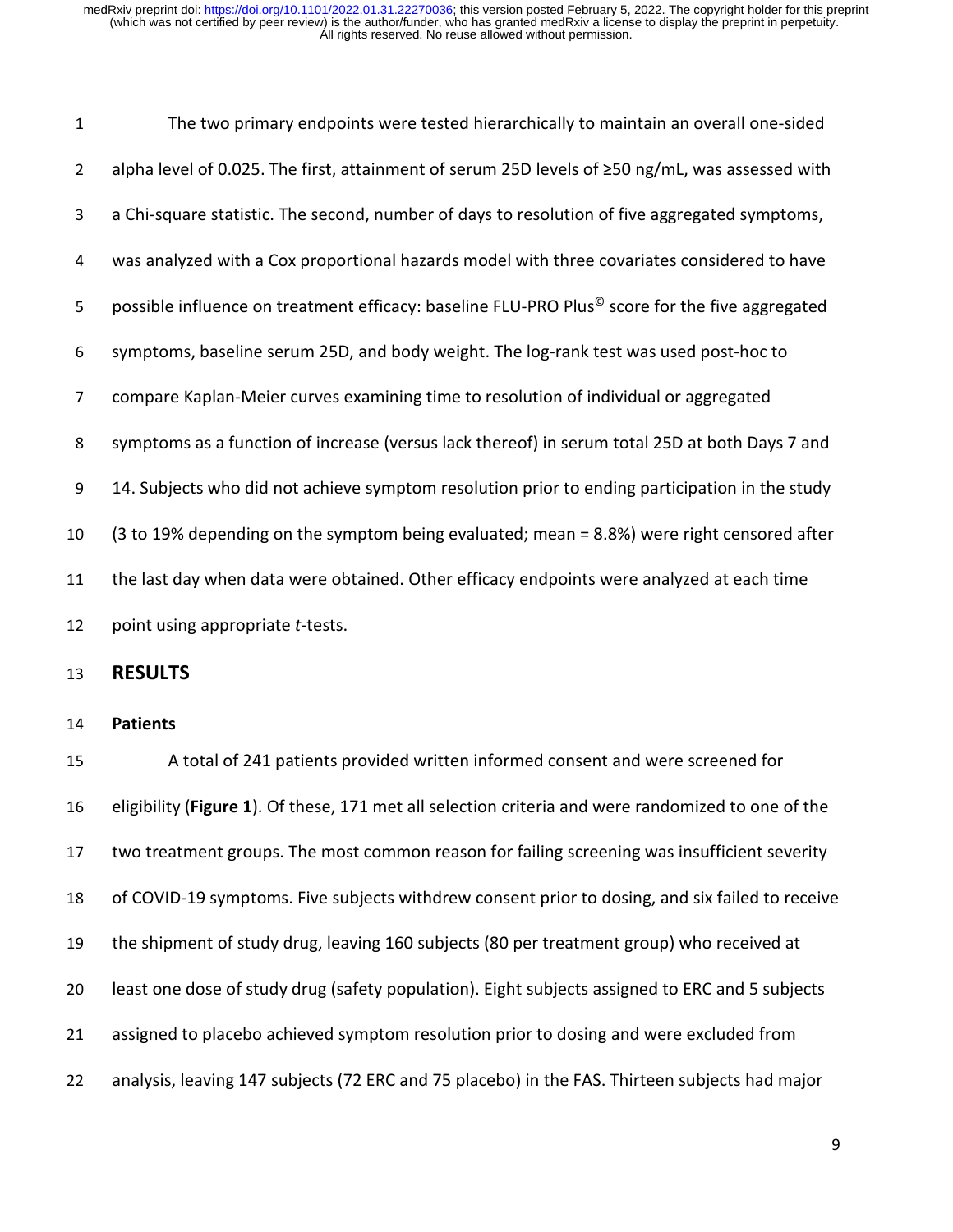| $\mathbf{1}$   | deviations from the protocol (e.g., less than 80% dosing compliance as documented in daily                    |  |  |
|----------------|---------------------------------------------------------------------------------------------------------------|--|--|
| $\overline{2}$ | diaries) prior to resolution of symptoms and were excluded from the PP population, which                      |  |  |
| 3              | consisted of 134 subjects (65 ERC and 69 placebo).                                                            |  |  |
| 4              | The average age of PP subjects was 43 (range: 18-71); 59% were female, 92% White, 7%                          |  |  |
| 5              | African-American, 1% Other, 76% were overweight and 40% obese based on body mass index                        |  |  |
| 6              | (BMI) greater than 25 and 30, respectively. Approximately 26% had comorbidities, most                         |  |  |
| 7              | commonly hypertension. Baseline mean serum total 25D was 37±1 (SE) ng/mL, with 95% or                         |  |  |
| 8              | 72% of subjects having values of at least 20 or 30 ng/mL, respectively, two thresholds widely                 |  |  |
| 9              | viewed as lower limits of adequacy <sup>11,15</sup> . Baseline characteristics of the PP population are shown |  |  |
| 10             | in Table 1; no significant differences were evident between treatment groups.                                 |  |  |
| 11             | <b>Outcomes</b>                                                                                               |  |  |
| 12             | Mean serum 25D levels increased with ERC treatment to 82±4 (SE) ng/mL (p<0.001) by                            |  |  |
| 13             | Day 7 and remained elevated for the duration of the study, with 88% of subjects attaining the                 |  |  |
| 14             | targeted level of $\geq$ 50 ng/mL (Figure 2A). Attainment of this endpoint was unaffected by body             |  |  |
| 15             | weight or BMI. In contrast, mean serum 25D trended lower with placebo treatment. Ten                          |  |  |
| 16             | subjects receiving ERC required dose reductions at Day 21 due to 25D levels rising above 100                  |  |  |
| 17             | ng/mL. ERC treatment produced similar mean increases in serum 25D in each baseline 25D                        |  |  |
| 18             | category (Figure 2B).                                                                                         |  |  |
| 19             | The time to resolution for the five aggregated COVID-19 symptoms was statistically                            |  |  |
| 20             | unchanged by ERC given that two composite non-respiratory symptoms responded poorly                           |  |  |
| 21             | (Figure 3A). Prespecified analyses showed that the other three respiratory symptoms tended to                 |  |  |
| 22             | resolve sooner, for example, chest congestion (Figure 3B), when serum 25D levels reached at                   |  |  |
|                |                                                                                                               |  |  |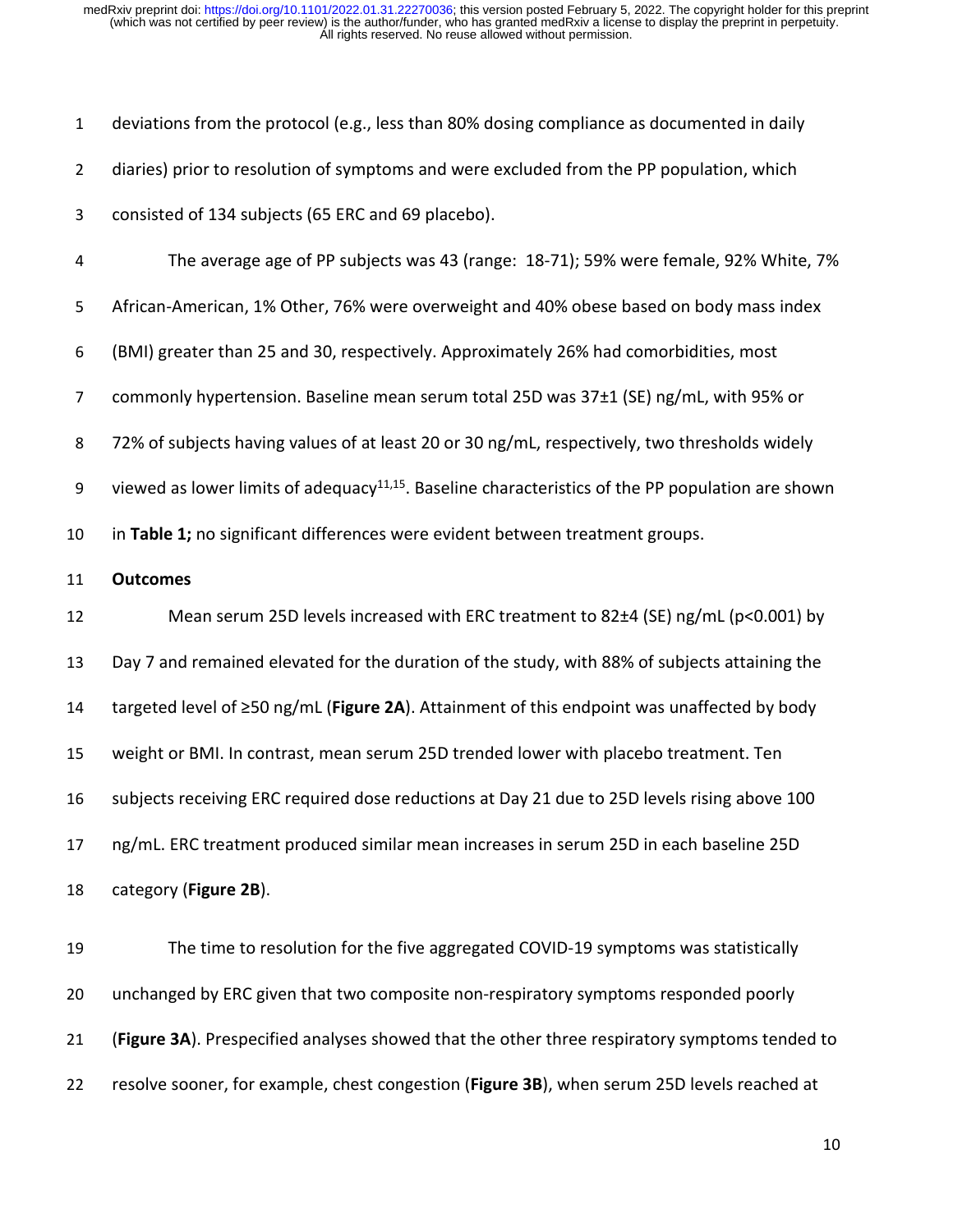| $\mathbf{1}$   | least 50 ng/mL; however, significance of the changes was limited by small sample size and       |  |  |  |
|----------------|-------------------------------------------------------------------------------------------------|--|--|--|
| $\overline{2}$ | dosing non-adherence: 25D increases occurred in seven placebo subjects (unauthorized            |  |  |  |
| 3              | supplementation) and none occurred in five ERC subjects (failure to dose). These three          |  |  |  |
| 4              | respiratory symptoms (trouble breathing, chest congestion and dry or hacking cough), when       |  |  |  |
| 5              | analyzed together post-hoc, resolved 3.0 days faster (Figure 3C) on average when serum 25D      |  |  |  |
| 6              | was elevated above baseline at Days 7 and 14 (p<0.05); chest congestion resolved 3.4 (Figure    |  |  |  |
| $\overline{7}$ | 3D) days faster (p<0.05). Resolution time for chest congestion was accelerated by 4.0 days with |  |  |  |
| 8              | 25D increases of at least 25 ng/mL (p<0.05).                                                    |  |  |  |
| 9              | The sample size of the study was too small to evaluate the effect of treatment on               |  |  |  |
| 10             | incidence of urgent care visits, oxygen saturation below 94% and hospitalizations. Changes in   |  |  |  |
| 11             | laboratory measurements during treatment are summarized in Table 2. Serum total 1,25D,          |  |  |  |
| 12             | serum LL37 and the neutrophil: lymphocyte ratio all trended upward with ERC treatment and       |  |  |  |
| 13             | downward with placebo, while serum calcium and phosphorus, plasma iPTH and eGFR                 |  |  |  |
| 14             | remained stable. Mean serum calcium in the ERC group was unaffected by baseline or post-        |  |  |  |
| 15             | treatment serum 25D level. Episodes of hypercalcemia or hyperphosphatemia were not              |  |  |  |
| 16             | observed, even in subjects whose serum 25D exceeded 100 ng/mL. Other safety endpoints           |  |  |  |
| 17             | showed no clinically meaningful changes with treatment.                                         |  |  |  |
| 18             | <b>DISCUSSION</b>                                                                               |  |  |  |

 This randomized, double-blind, placebo-controlled clinical trial showed that ERC treatment was effective in increasing serum total 25D to levels of at least 50 ng/mL, which may 21 have yielded significantly shorter resolution times for three aggregated respiratory symptoms (trouble breathing, chest congestion and dry or hacking cough) commonly observed in patients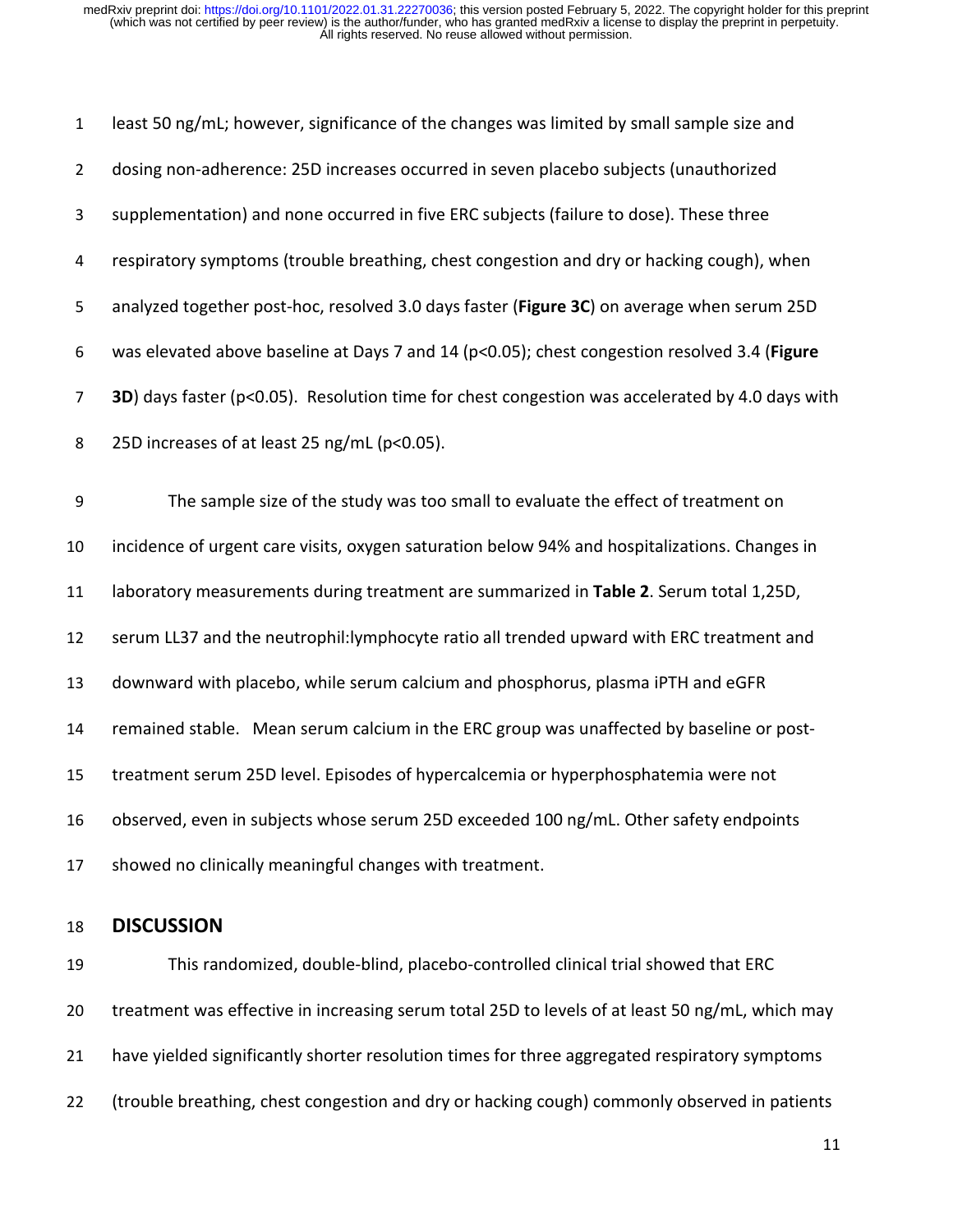| $\mathbf{1}$   | with mild to moderate COVID-19. Of these symptoms, chest congestion showed the greatest                      |  |  |
|----------------|--------------------------------------------------------------------------------------------------------------|--|--|
| $\overline{2}$ | response, resolving 3.4 to 4.0 days earlier, depending on the degree to which 25D was elevated.              |  |  |
| 3              | These findings suggest that raising serum 25D with ERC may mitigate, without adverse effects,                |  |  |
| 4              | the risk of COVID-19 pneumonia.                                                                              |  |  |
| 5              | A possible mechanism <sup>12</sup> underlying these findings is induction of endogenous human                |  |  |
| 6              | antimicrobial peptides, such as LL37, that can boost the host's immune response to the virus.                |  |  |
| $\overline{7}$ | Serum LL37, which trended upwards in this study, is the product of the cathelicidin                          |  |  |
| 8              | antimicrobial peptide (CAMP) gene and is secreted from monocyte/macrophages, dendritic                       |  |  |
| 9              | cells and neutrophils in response to viral or bacterial infection. The innate immune response is             |  |  |
| 10             | initiated and perpetuated in antigen-presenting cells by pathogen-associated molecular                       |  |  |
| 11             | patterns derived from the viral capsid and other unique signatures of the infecting virus                    |  |  |
| 12             | interacting with pattern recognition receptors (e.g., Toll-like receptors [TLR]). TLR activation             |  |  |
| 13             | leads to up-regulation of expression of the intracellular CYP27B1 and VDR; the former event up-              |  |  |
| 14             | regulates the enzymatic conversion of the prohormone calcifediol to its active metabolite,                   |  |  |
| 15             | calcitriol, which can then engage the VDR in an intracrine mode and control CAMP gene                        |  |  |
| 16             | expression. Only in higher primates, including man, is the CAMP gene regulated by calcitriol <sup>17</sup> . |  |  |
| 17             | Serum 25D of approximately 50 ng/mL or more is thought sufficient to support                                 |  |  |
| 18             | intracellular generation of 1,25D, activation of the VDR, transactivation of the CAMP gene and               |  |  |
| 19             | production and release of LL37 to combat SARS-CoV-2 proliferation in the host <sup>16</sup> . Serum levels   |  |  |
| 20             | of 1,25D and LL37 were observed to trend upward with ERC treatment, reflecting their elevated                |  |  |
| 21             | intracellular concentrations in the inflammatory microenvironment of the lung. The circulating               |  |  |
| 22             | neutrophil: lymphocyte ratio, a purported biomarker of disease activity in COVID-19 <sup>18</sup> , went up  |  |  |
|                |                                                                                                              |  |  |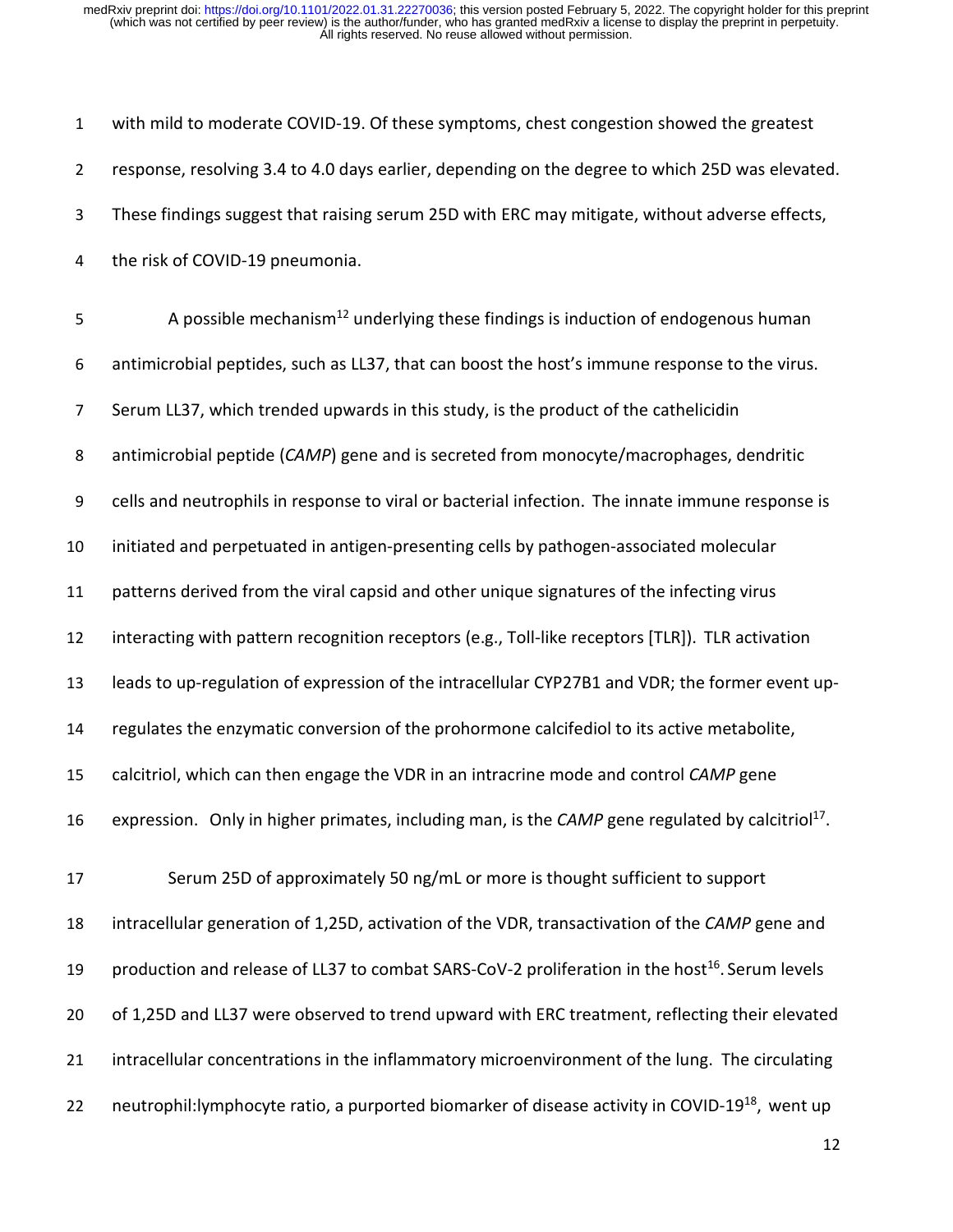| 1              | in this study, but declined significantly with immediate-release calcifediol (IRC) in a previously                          |  |  |  |
|----------------|-----------------------------------------------------------------------------------------------------------------------------|--|--|--|
| $\overline{2}$ | reported RCT <sup>19</sup> conducted in patients hospitalized with more severe COVID-19. Aside from this                    |  |  |  |
| 3              | biomarker, no other significant differences between IRC and placebo treatment were reported                                 |  |  |  |
| 4              | in that earlier RCT. Possible explanations for these divergent findings include fewer participants                          |  |  |  |
| 5              | (28 active, 34 placebo), more severe COVID-19, more rapid and proximal release of calcifediol,                              |  |  |  |
| 6              | and lower achieved mean (SD) serum 25D level (42.0±13.7 ng/mL). Release of calcifediol from                                 |  |  |  |
| $\overline{7}$ | ERC is gradual, continues over a period of 12 hours (based on in vitro dissolution), and likely                             |  |  |  |
| 8              | occurs primarily in the colon.                                                                                              |  |  |  |
| 9              | The current study differed from previous evaluations of vitamin D supplementation in                                        |  |  |  |
| 10             | COVID-19 patients in two ways. First, it targeted achievement of a high serum 25D exposure                                  |  |  |  |
| 11             | (50-100 ng/mL) with downward dose adjustment, as needed. This approach was chosen in view                                   |  |  |  |
| 12             | of the reported inverse relationship between baseline 25D and observed increase with vitamin                                |  |  |  |
| 13             | D supplementation <sup>20</sup> (a relationship that was not observed in this study), and the known                         |  |  |  |
| 14             | adverse impact of adipose tissue on 25D bioavailability that can be readily overcome with ERC,                              |  |  |  |
| 15             | but not with vitamin D supplements <sup>21</sup> . Prescription and non-prescription supplements of                         |  |  |  |
| 16             | cholecalciferol (vitamin D <sub>3</sub> ) and ergocalciferol (vitamin D <sub>2</sub> ) are fat-soluble, poorly absorbed in  |  |  |  |
| 17             | the intestine, accumulate preferentially in adipose tissue <sup>22,23</sup> , possess low affinities for the                |  |  |  |
| 18             | serum vitamin D binding protein (DBP) <sup>22</sup> and are poorly mobilized from adipose into circulation                  |  |  |  |
| 19             | for hepatic activation <sup>24</sup> . Such supplements have multi-day delays in raising serum 25 $D^{25}$ , and            |  |  |  |
| 20             | prove to be unreliable in raising serum 25D in overweight or obese patients who are at high risk                            |  |  |  |
| 21             | for COVID-19 <sup>15,26</sup> . Further, hepatic 25-hydroxylase activity is reduced in obesity, also blunting               |  |  |  |
| 22             | the intended elevation of serum 25D <sup>27</sup> . In contrast, calcifediol requires no hepatic activation <sup>28</sup> , |  |  |  |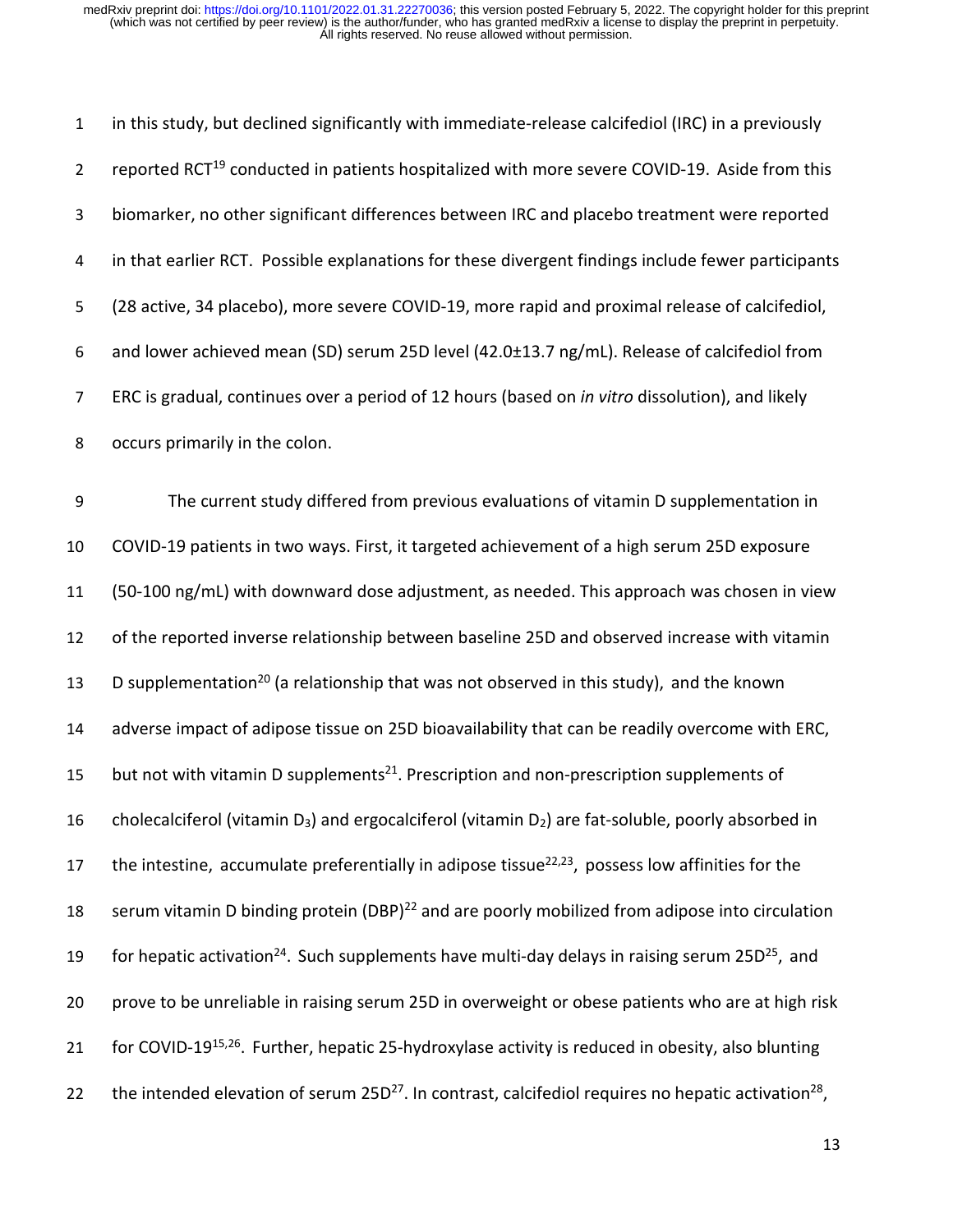1 is more water soluble<sup>29</sup> and avidly binds to DBP<sup>30</sup>, reducing accumulation in adipose tissue<sup>31</sup> 2 and enabling ready availability to peripheral tissues, including virus-activated immune cells 3 containing CYP27B1. Second, consistent with the excellent safety profile established for ERC in 4 patients with stage 3-4  $CKD<sup>13</sup>$ , the slow release formulation of ERC safely achieved high serum 5 25D exposures (50 to 100 ng/mL) that have been considered concerning for vitamin D 6 supplements.

#### **Strengths**

8 The strengths of this study are the randomized, double-blind, placebo-controlled design; 9 targeting, safely achieving and maintaining uncommonly high and sustained serum 25D levels of ≥50 ng/mL; examination of a broad spectrum of symptoms commonly associated with COVID-19; and in-depth monitoring of patient outcomes and safety via weekly in-person clinic visits.

#### **Limitations**

 The inability of this study to show more significant differences in time to resolution for respiratory symptoms is likely due to inadequate power (small sample size); the modest severity of COVID-19 in the enrolled subjects; the fact that 17% of subjects assigned to placebo treatment had, unexpectedly, serum 25D levels above 50 ng/mL at baseline; dosing noncompliance (four previous but unpublished pharmacokinetic studies of a single 900 mcg ERC loading dose in healthy volunteers have shown that no subject failed to achieve an increase in serum 25D of at least 6 ng/mL); and, varying periods of time between onset of symptoms and diagnosis in of COVID-19 as well as between diagnosis and initiation of ERC treatment. The observed positive effect of 25D elevation on resolution of COVID-19 respiratory symptoms is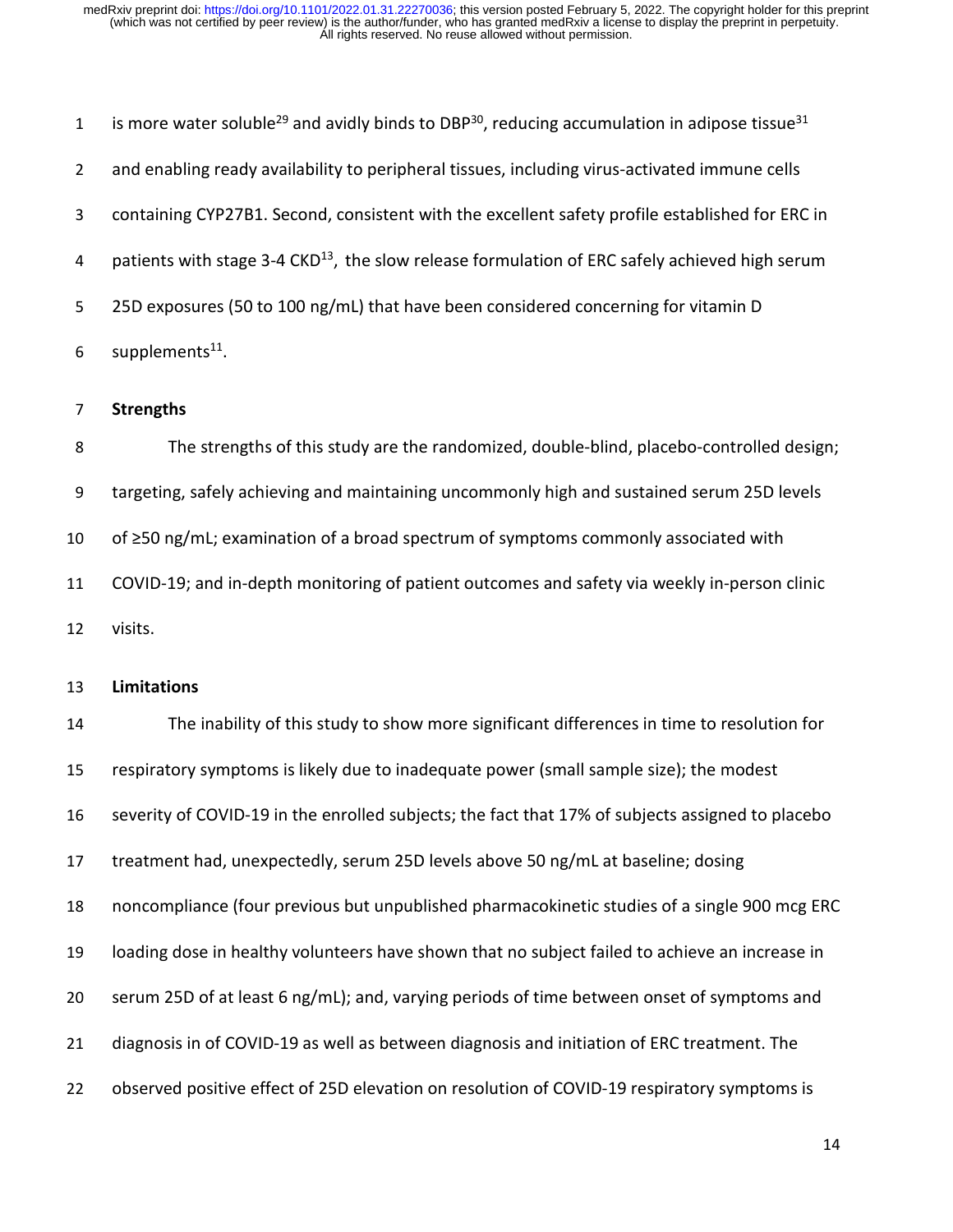- 1 based on a post-hoc analysis and needs to be confirmed in a larger study with an appropriate
- 2 prespecified endpoint.

#### 3 **CONCLUSIONS**

- 4 ERC was effective in increasing serum total 25D to levels of at least 50 ng/mL in
- 5 outpatients with COVID-19 that may have accelerated resolution of respiratory symptoms,
- 6 suggesting mitigation of COVID-19 pneumonia risk. The positive findings from this RCT warrant
- 7 confirmation in additional larger studies.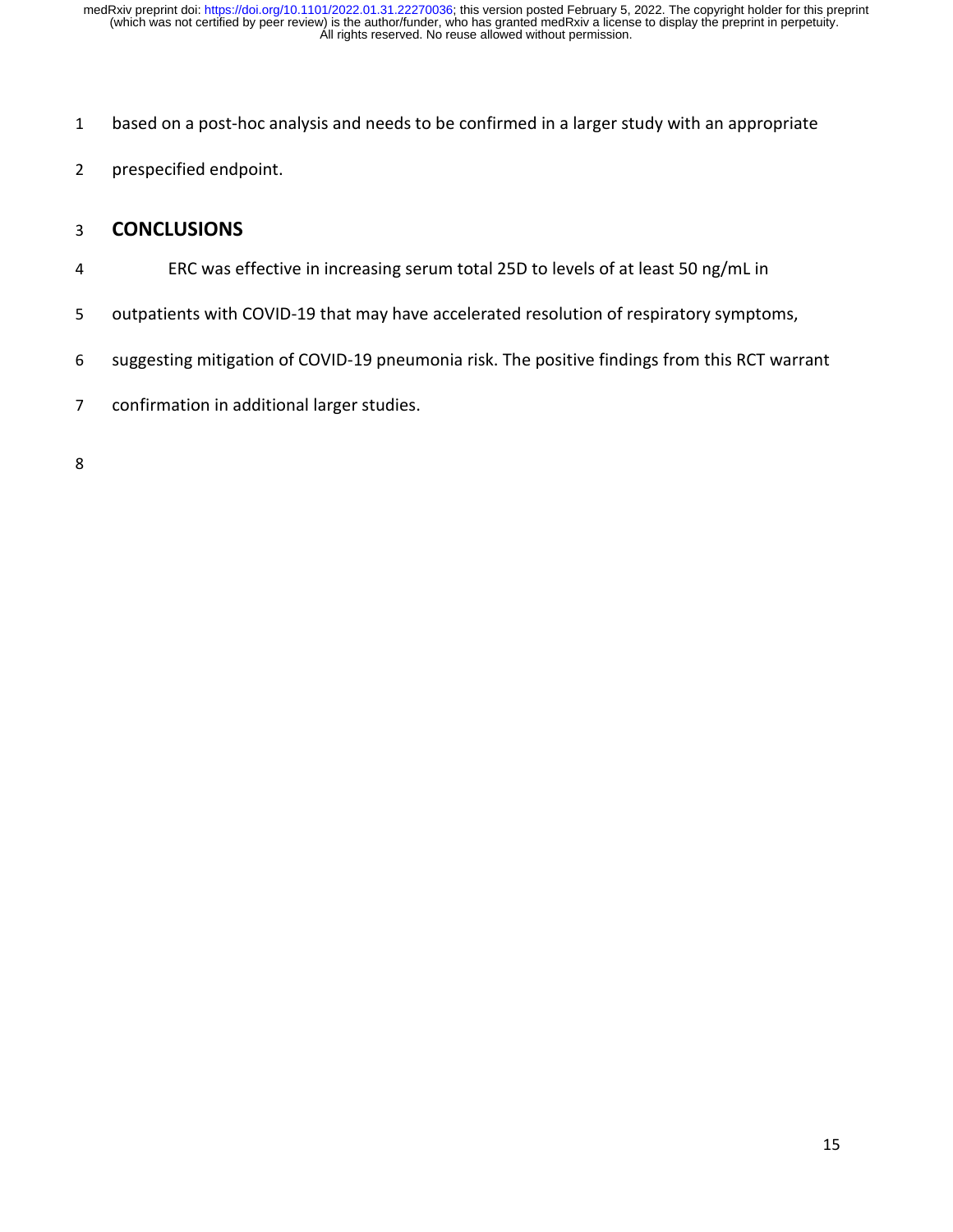#### **Article Information**

- **Author Contributions:** Drs. Bishop, Ashfaq, Melnick, Ng and Choe had full access to data that
- 3 are currently available from the study and take responsibility for the integrity of the data and
- 4 the accuracy of the data analysis.
- *Concept and design*: Drs. Bishop, Ashfaq, Melnick, Federman and Adams.
- *Acquisition, analysis and interpretation*: All authors.
- *Drafting of the manuscript*: All authors.
- *Critical revision of the manuscript for important intellectual content*: All authors.
- *Statistical analysis*: Drs. Bishop, Strugnell, Choe and Ng.
- *Supervision*: Drs. Ashfaq and Melnick.
- **Competing interests:** All authors have completed the ICMJE uniform disclosure form at
- [www.icmje.org/coi\\_disclosure.pdf](http://www.icmje.org/coi_disclosure.pdf) and declare: funding support was received from OPKO
- Health, Inc. (OPKO); Drs. Bishop, Ashfaq, Strugnell and Choe are employed by OPKO and have
- received stock options; Drs. Melnick and Kalantar-Zadeh are OPKO consultants; Dr. Ng is an
- employee of WuXi Clinical Trials engaged as a contractor for OPKO; Drs. Vazquez and Fialkow
- are paid OPKO clinical investigators; no other relationships or activities that could appear to
- have influenced the submitted work.
- **Funding Support:** The study was funded by OPKO.
- **Data Sharing Statement:** All top-line data produced in the present study are summarized in the
- manuscript. Additional analyses are ongoing as further laboratory data become available.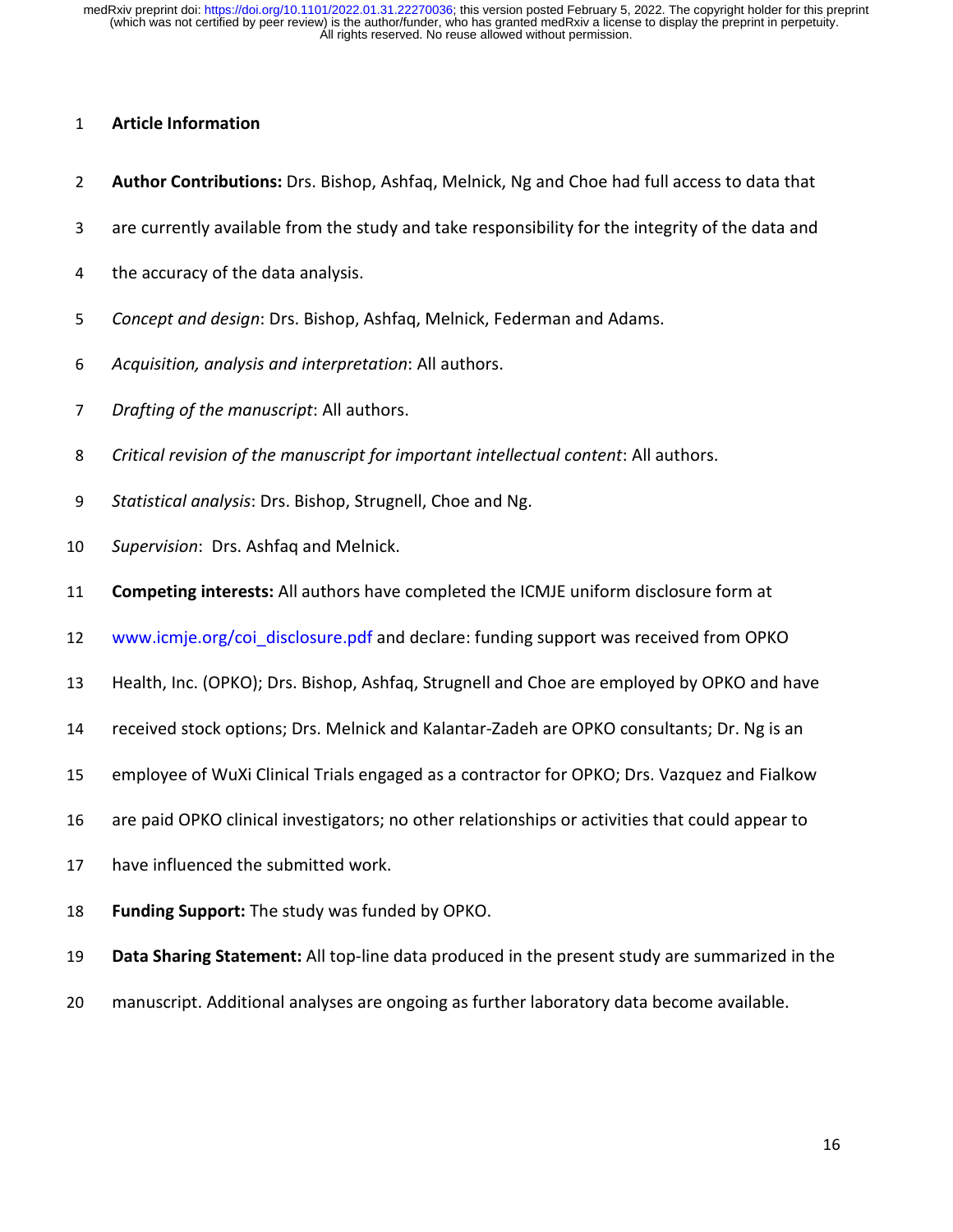### **REFERENCES**

- 1. Kaufman HW, Niles JK, Kroll MH et al. SARS-CoV-2 positivity rates associated with circulating 25 hydroxyvitamin D levels. *Plos One* 2020;15(9):e0239252. doi: 10.1371/journal.pone.0239252.
- 2. Grant WB, Lahore H, McDonnell SL, et al. Evidence that vitamin D supplementation could reduce risk of Influenza and COVID-19 infections and deaths. *Nutrients* 2020;12(4):988. doi: 10.3390/nu12040988.
- 3. Jude EB, Ling SF, Allcock R, et al. Vitamin D deficiency is associated with higher hospitalization risk from COVID-19: a retrospective case-control study. *J Clin Endocrinol Metab* 2021;106(11):e4708-e4715. doi: 10.1210/clinem/dgab439.
- 4. Wang Z, Joshi A, Leopold K, et al. Association of vitamin D deficiency with COVID-19 infection severity: systematic review and meta-analysis. *Clin Encrinol* 2021;10.1111/cen.14540. doi: 10.1111/cen.14540.
- 5. Chiu S-K, Tsai K-W, Wu C-C, et al. Putative role of vitamin D for COVID-19 vaccination. *Int J Mol Sci* 2021; 22(16):8988. doi: 10.3390/ijms22168988.
- 6. Bilezikian JP, Bikle D, Hewison M, et al. Mechanisms in endocrinology:vitamin D and COVID-19. *Eur J Endocrinol* 2020;183(5):R133-R147. doi: 10.1530/EJE-20-0665.
- 7. Martens P-J, Gysemans C, Verstuyf A et al. Vitamin D's effect on immune function. *Nutrients* 2020;12(5):1248. doi: 10.3390/nu12051248.
- 8. Ghelani D, Alesi S, Mousa A. Vitamin D and COVID-19: an overview of recent evidence. *Int J Mol Sci* 2021;22(19):10559. doi: 10.3390/ijms221910559.
- 9. Borsche L, Glauner B, von Mendel J. COVID-19 mortality risk correlates inversely with vitamin D<sub>3</sub> status, and a mortality rate close to zero could theoretically be achieved at 50 ng/mL 25(OH)D<sub>3</sub>: results of a systematic review and meta-analysis. *Nutrients* 2021;13:3596.doi: 10.3390/nu13103596.
- 10. Murai IH, Fernandes AL, Sales LP, et al. Effect of a single high dose of vitamin  $D_3$  on hospital length of stay in patients with moderate to severe COVID-19: a randomized clinical trial. *JAMA* 2021;doi: 10.3390/nu13103596
- 11. Institute of Medicine. 2011. Dietary reference intakes for calcium and vitamin D. Washington, DC: the *National Academies Press*. doi:10.17226/13050.
- 12. White JH. Emerging roles of vitamin D-induced antimicrobial peptides in antiviral innate immunity. *Nutrients* 2022;14:284. doi:10.3390/nu14020284.
- 13. Sprague SM, Crawford PW, Melnick JZ et al. Use of extended-release calcifediol to treat secondary hyperparathyroidism in stages 3 and 4 chronic kidney disease. *Am J Nephrol* 2016;44:316-325.
- 14. Powers JH, Guerrero ML, Leidy NK, et al. Development of the Flu-PRO: a patient-reported outcome (PRO) instrument to evaluate symptoms of influenza. *BMC Infect Dis* 2016;16:1. doi: 10.1186/s12879-015-1330-0.
- 15. Holick MF, Binkley NC, Bischoff-Ferrari HA, et al. Evaluation, treatment, and prevention of vitamin D deficiency: an Endocrine Society clinical practice guideline. *J Clin Endocrinol Metab* 2011;96:1911-30.
- 16. Grant WB. Vitamin D's role in reducing risk of SARS-CoV-2 and COVID-19 incidence, severity, and death. *Nutrients* 2022;14:183. doi:10.3390/nu14010183.
- 17. Gombart, AF, Saito T, Koeffler HP. Exaptation of an ancient Alu short interspersed element provides a highly conserved vitamin D-mediated innate immune response in humans and primates. *BMC Genomics* 2009;10:321[. doi:10.1186/1471-2164-10-321.](https://doi.org/10.1186/1471-2164-10-321)
- 18. Qin C, Zhou L, Hu Z, et al. Dysregulation of immune response in patients with coronavirus 2019 (COVID-19) in Wuhan, China. *Clin Infect Dis* 2020;71:762-768.
- 19. Maghbooli Z, Sahraian MA, Jamalimoghadamsiahkali S, et al. Treatment with 25-hydroxyvitamin D3 (calcifediol) is associated with a reduction in the blood neutrophil-to-lymphocyte ratio marker of disease severity in hospitalized patients with COVID-19: a pilot multicenter, randomized, placebo-controlled, double-blinded clinical trial. *Endocr Pract* 2021;27:1242-1251.
- *20.* Didriksen A, Grimnes G, Hutchinson MS, et al. The serum 25-hydroxyvitamin D response to vitamin D supplementation is related to genetic factors, BMI, and baseline levels. *Eu J Endocrinol* 2013;169:559-567.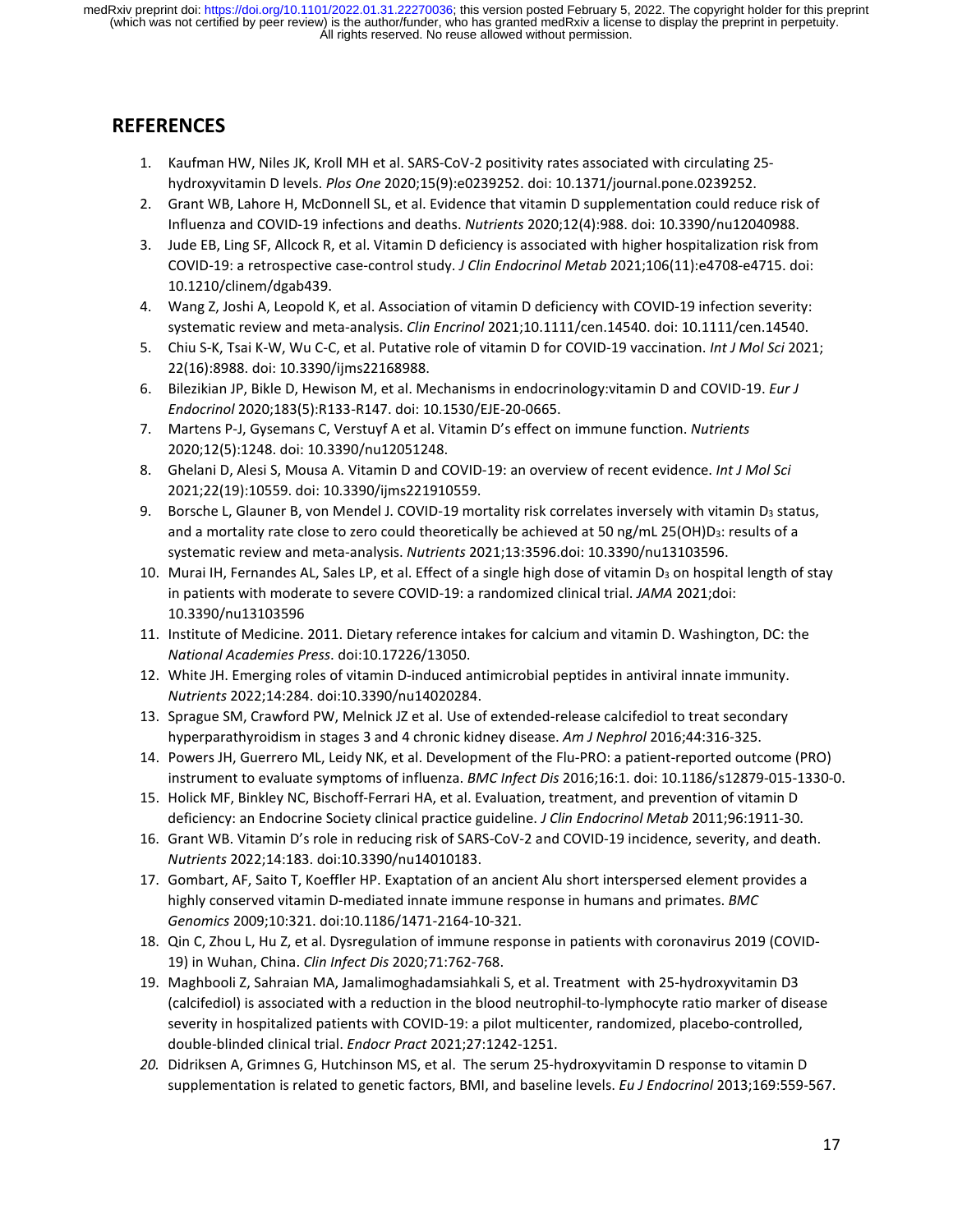- *21.* Bishop CW, Strugnell SA, Csomor P, et al. Obesity: a key consideration in the management of secondary hyperparathyroidism. *Am J Nephrol* 2022 (submitted; pending acceptance)
- 22. Hengist A, Perkin O, Gonzelez JT, et al. Mobilizing vitamin D from adipose tissue: the potential impact of exercise. *Nutr Bull* 2019; doi: 111/nbu.12369.
- 23. Comozzi V, Frigo AC, Zaninotto M, et al. 25-Hyderoxycholecalciferol response to single oral cholecalciferol loading in the normal weight, overweight and obese. *Osteoporosis Int* 2016;27:2593-2602.
- 24. Michaud J, Naud J, Ouimet D, et al. Reduced hepatic synthesis of calcidiol in uremia. *J Am Soc Nephrol* 2010;21:1488-1498.
- 25. Armas LAG, Hollis BW, Heaney RP. Vitamin D<sub>2</sub> is much less effective than vitamin D<sub>3</sub> in humans. *J Clin Endocrinol Metab* 2004;89:5387-91.
- 26. Ekwaru JP, Zwicker JD, Holick MF, et al. The importance of body weight for the dose response relationship of oral vitamin D supplementation and serum 25-hydroxyvitamin D in healthy volunteers. *Plos One* 2014;e111265.
- 27. Roizen JD, Long C, Casella A, et al. Obesity decreases hepatic 25-hydroxylase activity causing low serum 25-hydroxyvitamin D. *J Bone Miner Res* 2019;34:1068-1073.
- 28. Petkovich M, Bishop CW. Extended-Release calcifediol in renal disease. *Vitamin D, Volume 2, Health, Disease and Therapeutics, Fourth Edition* 2018;667-678.
- 29. Sitrin MD, Bengoa JM. Intestinal absorption of cholecalciferol and 25-hydroxycholecalciferol in chronic cholestatic liver disease. *Am J Clin Nutr* 1987;46:1011.
- 30. Bishop JE, Collins ED, Okamura WH, et al. Profile of ligand specificity of the vitamin D binding protein for 1-alpha,25-dihydroxyvitamin D3 and its analogs. *J Bone Miner Res* 1994;9:1277-88.
- 31. Didriksen A, Build A, Jakobsen, et al. Vitamin D<sub>3</sub> increase in abdominal subcutaneous fat tissue after supplementation with vitamin D3. *Eur J Endocrinol* 2015;172:235-41.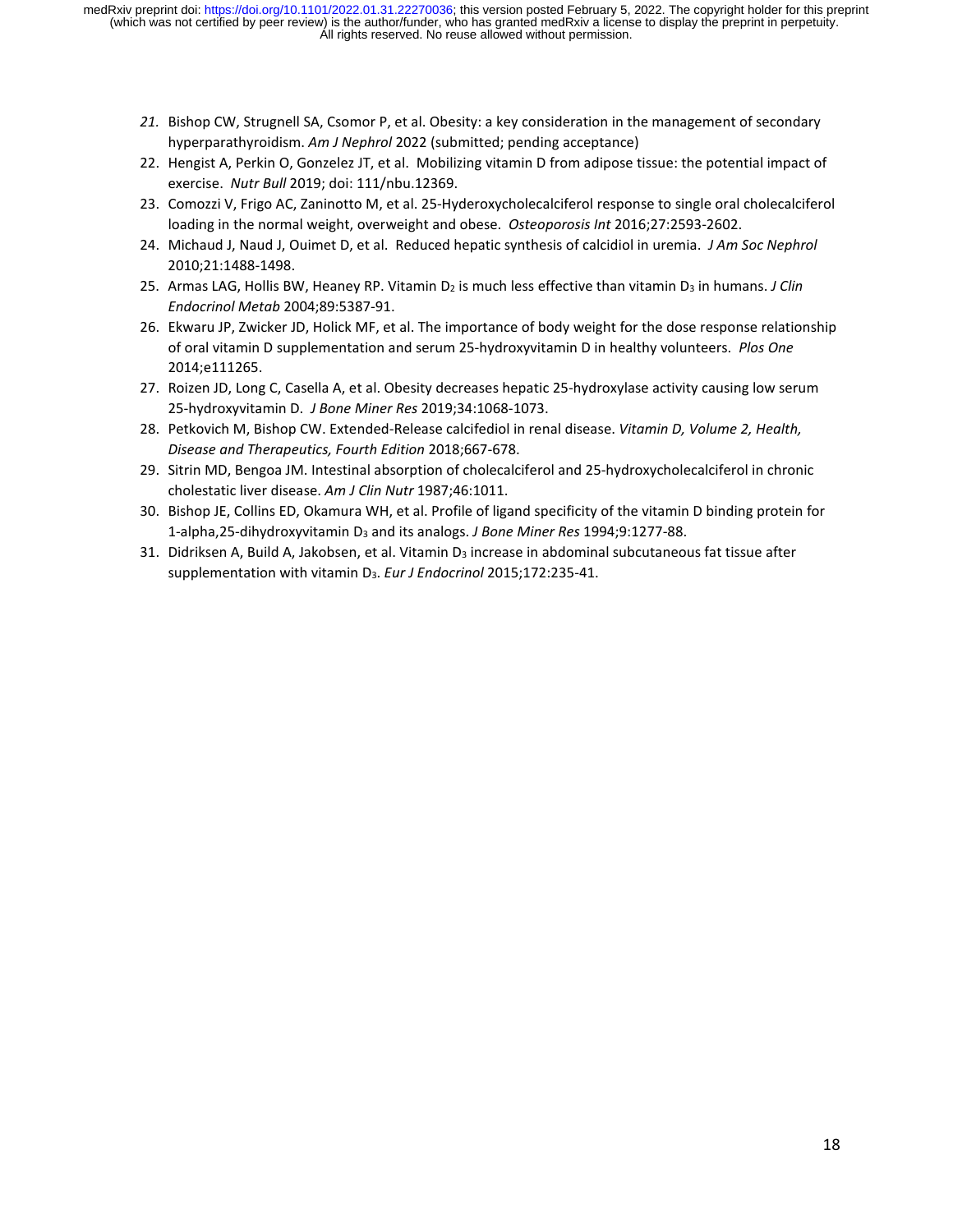#### **FIGURE LEGENDS**

**Figure 1: Consort Diagram**

**Figure 2:** 

**(Panel A): Mean (SE) Serum Total 25-hydroxyvitamin D by Study Day and Treatment Group (Per-protocol Population).** Percentages at the base of each bar indicate the proportion of subjects achieving serum 25D levels of at least 50 ng/mL. Asterisks indicate significant differences between treatment groups (p<0.001).

**(Panel B): Mean (SE) Increases in Serum Total 25-hydroxyvitamin D with ERC Treatment by Study Day (Per-protocol Population).** The horizontal dotted line indicates the mean increase for all treated subjects.

**Figure 3:** 

**(Panel A): Kaplan-Meier Curves Displaying the Time to Resolution of Five Aggregated Symptoms (Trouble Breathing, Chest Congestion, Dry or Hacking Cough, Body Aches or Pains, Chills or Shivering) by Treatment Group (Per-protocol Population).** Active group: symptoms resolved in 61 subjects but not in 4 who were right-censored. Placebo group: symptoms resolved in 67 subjects but not in 2 who were right-censored. The difference between the plotted curves is not statistically significant.

**(Panel B): Kaplan-Meier Curves Displaying the Time to Resolution of Chest Congestion in Subjects Achieving at both Days 7 and 14 Serum Total 25-Hydroxyvitamin D Levels of At Least 50 ng/mL Versus Less than 50 ng/mL (Per-protocol Population).** High 25D group: symptoms resolved in 42 subjects but not in 8 who were right-censored. Low 25D group: symptoms resolved in 62 subjects but not in 3 who were right-censored. The difference between the plotted curves is not statistically significant. A total of 19 subjects did not have chest congestion at treatment initiation (Day 1) and were excluded from analysis.

**(Panel C): Kaplan-Meier Curves Displaying the Time to Resolution of a Composite of Three Respiratory Symptoms (Trouble Breathing, Chest Congestion, Dry or Hacking Cough) in Subjects Achieving at both Days 7 and 14 Increases Versus No Increases in Serum Total 25-**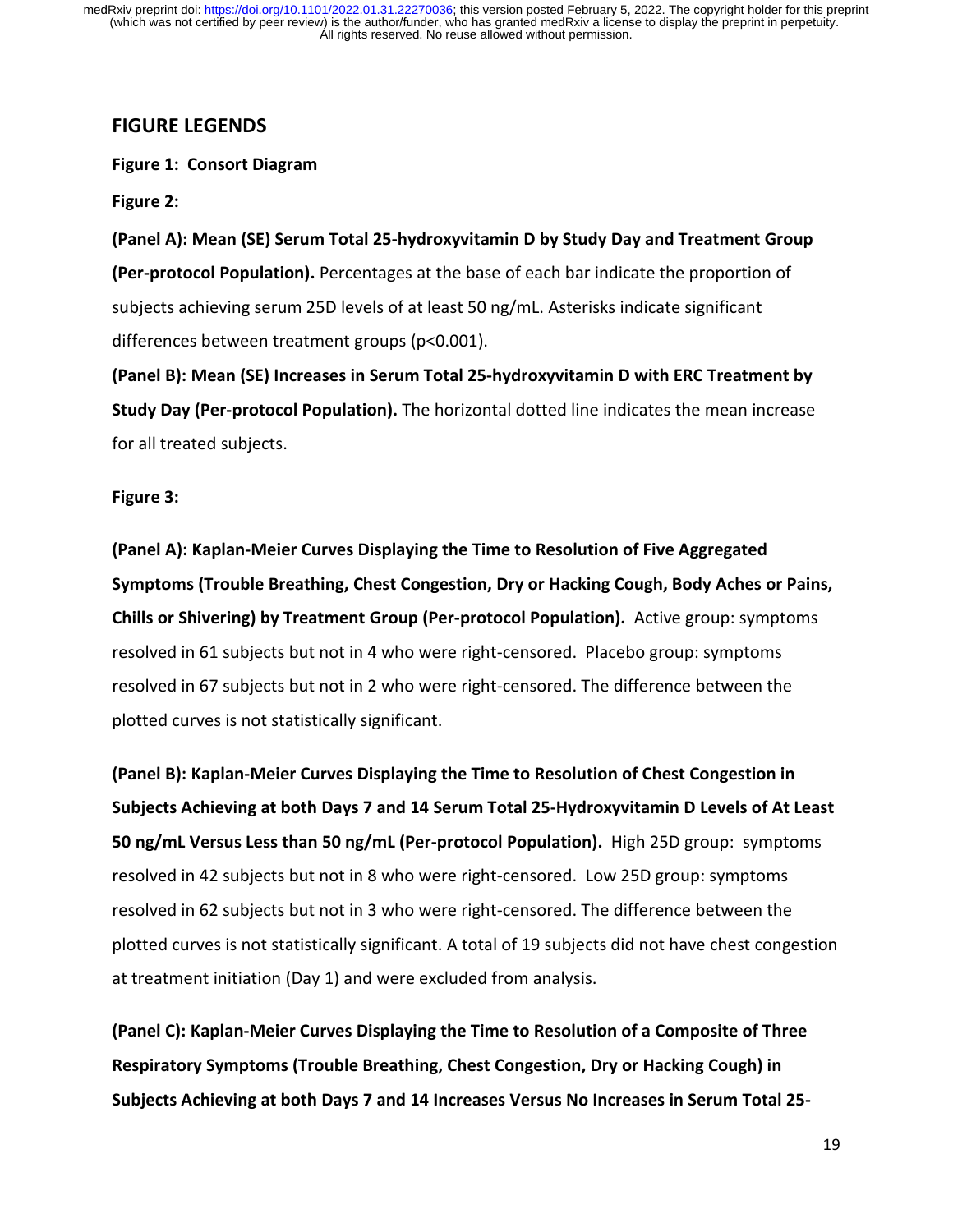**Hydroxyvitamin D Levels (Per-protocol Population).** Increase group: symptoms resolved in 66 subjects but not in 4 who were right-censored. No increase group: symptoms resolved in 49 subjects but not in 5 who were right-censored. The difference between the plotted curves is statistically significant (P<0.05). A total of 10 subjects did not have a total score of >3 at treatment in at treatment initiation (Day 1) and were excluded from analysis.

**(Panel D): Kaplan-Meier Curves Displaying the Time to Resolution of Chest Congestion in Subjects Achieving at both Days 7 and 14 Increases Versus No Increases in Serum Total 25- Hydroxyvitamin D Levels (Per-protocol Population).** Increase group: symptoms resolved in 56 subjects but not in 7 who were right-censored. No increase group: symptoms resolved in 48 subjects but not in 4 who were right-censored. The difference between the plotted curves is statistically significant (P<0.05). A total of 19 subjects did not have chest congestion at treatment initiation (Day 1) and were excluded from analysis.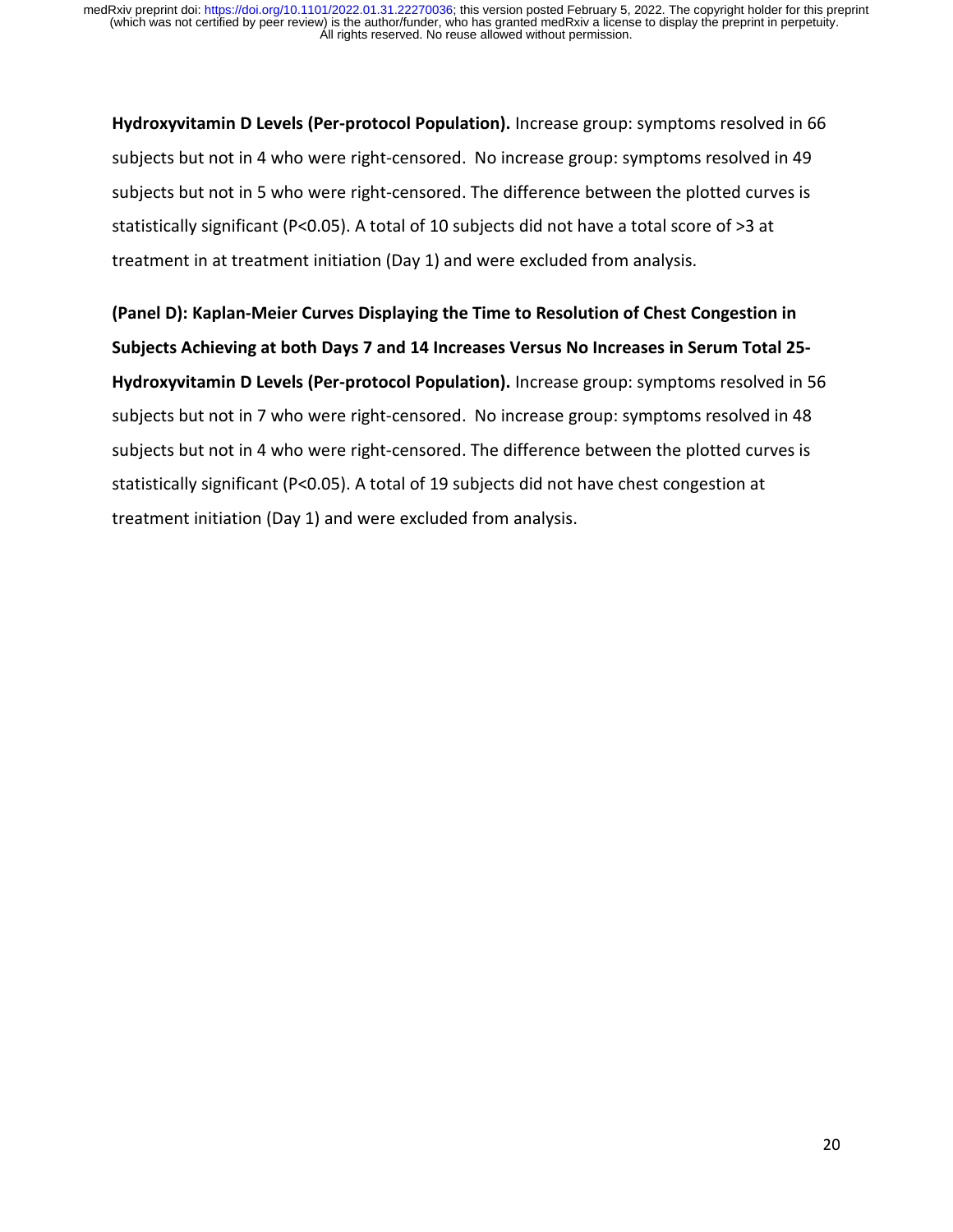#### *TABLES*

#### **Table 1: Baseline Characteristics of Per-protocol Subjects.**

|                                  | <b>ERC</b><br>$(n=65)$<br>$n$ (%) | <b>Placebo</b><br>$(n=69)$<br>$n$ (%) |
|----------------------------------|-----------------------------------|---------------------------------------|
|                                  |                                   |                                       |
| Age, mean (SD), y                | 42.1 (14.1)                       | 43.8 (14.3)                           |
| Sex, No. (%)                     |                                   |                                       |
| Men                              | 27 (41.2)                         | 28 (40.6)                             |
| Women                            | 38 (58.8)                         | 41 (59.4)                             |
| Race/Ethnicity No. (%)           |                                   |                                       |
| <b>Black</b>                     | 7(10.8)                           | 3(4.3)                                |
| Other                            | 0                                 | 1(1.4)                                |
| White                            | 58 (89.2)                         | 65 (94.2)                             |
| Hispanic                         | 52 (80.0)                         | 55 (79.7)                             |
| Body mass index, mean (SD)       | 28.6(5.5)                         | 30.0(5.9)                             |
| Acute COVID-19 symptoms, No. (%) |                                   |                                       |
| Trouble breathing                | 46 (70.8)                         | 46 (66.7)                             |
| Chest congestion                 | 49 (75.4)                         | 59 (85.5)                             |
| Dry or hacking cough             | 57 (87.7)                         | 57 (82.6)                             |
| Body aches and pains             | 63 (96.9)                         | 68 (98.6)                             |
| Chills and shivering             | 52 (80.0)                         | 52 (75.4)                             |
| Co-existing diseases, No. (%)    |                                   |                                       |
| Hypertension                     | 13 (20.0)                         | 16 (23.2)                             |
| Type 2 diabetes mellitus         | 3(4.6)                            | 4(5.8)                                |
| Asthma                           | 1(1.5)                            | 2(2.9)                                |
| Chronic kidney disease           | 0                                 | 4(5.8)                                |
| Rheumatologic Disease            | 3(4.6)                            | 2(2.9)                                |
| Type 1 diabetes mellitus         | 1(1.5)                            | 0                                     |
| COVID-19 Vaccination, No. (%)    | 3(4.6)                            | 1(1.4)                                |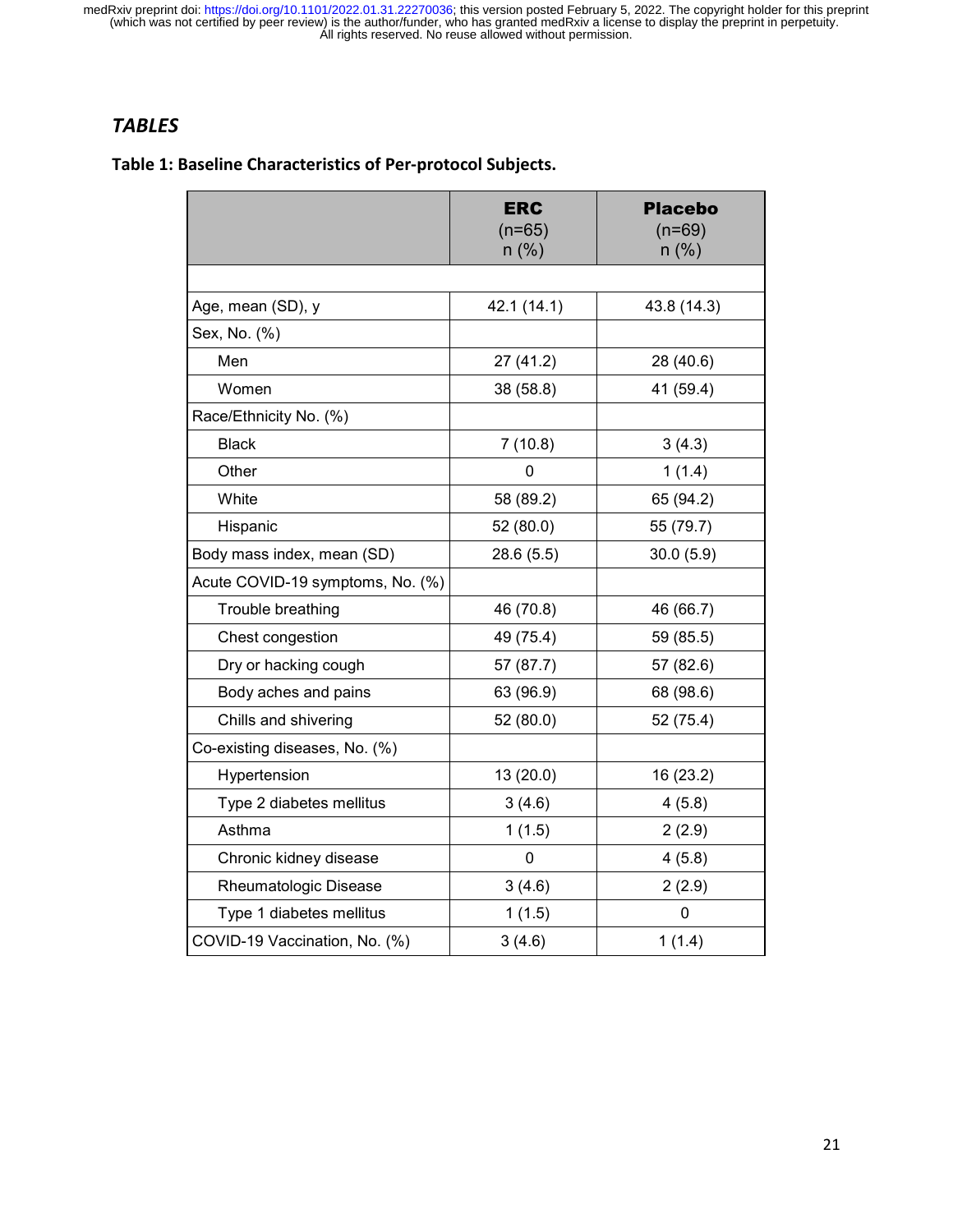### **Table 2: Changes in Clinical Chemistries From Baseline to Day 7 and Day 14 by Treatment Group.**

| Lab test<br>Mean (SD)                                   | <b>Treatment</b> | <b>Baseline</b><br>(Visit 1) | Day 7<br>(Visit 2) | Day 14<br>(Visit 3) |
|---------------------------------------------------------|------------------|------------------------------|--------------------|---------------------|
| 1,25-Dihydroxyvitamin D (pg/mL)                         | CTAP101          | 71.1 (29.6)                  | 78.4 (34.7) *      | 74.8 (23.8)**       |
|                                                         | Placebo          | 74.1 (25.0)                  | 66.6 (20.5)        | 59.4 (21.7)         |
| 25-Hydroxyvitamin D (ng/mL)                             | CTAP101          | 37.7(12.1)                   | 81.8 (30.5)**      | 79.9 (32.6)**       |
|                                                         | Placebo          | 37.1 (15.6)                  | 34.8 (13.8)        | 36.4 (13.5)         |
| Calcium Corrected (mg/dL)                               | CTAP101          | 8.81(0.37)                   | 9.03(0.38)         | 8.99 (0.34)         |
|                                                         | Placebo          | 8.74(0.37)                   | 8.90 (0.33)        | 9.01(0.35)          |
| Glomerular Filtration Rate (mL/min/1.73m <sup>2</sup> ) | CTAP101          | 98.0 (17.07)                 | 99.1 (16.4)        | 98.2 (14.4)         |
|                                                         | Placebo          | 99.2 (19.4)                  | 100.5 (19.9)       | 101.3 (18.6)        |
| LL37 (ng/mL)                                            | CTAP101          | 1.61(1.41)                   | 1.67(1.43)         | 1.76(1.68)          |
|                                                         | Placebo          | 1.66(1.63)                   | 1.69(1.43)         | 1.63(1.32)          |
| Neutrophil/Lymphocyte ratio (%)                         | CTAP101          | 2.01(1.24)                   | 2.12(1.05)         | 2.05(1.00)          |
|                                                         | Placebo          | 2.04(1.07)                   | 2.00(1.06)         | 2.02(0.73)          |
| Parathyroid Hormone, Intact (pg/mL)                     | CTAP101          | 28.8 (14.7)                  | 27.6 (15.9)        | 26.6 (11.5)         |
|                                                         | Placebo          | 30.2(13.0)                   | 33.8 (15.1)        | 33.4 (14.6)         |
| Phosphorus (mg/dL)                                      | CTAP101          | 3.36(0.49)                   | 3.43(0.61)         | 3.44(0.54)          |
|                                                         | Placebo          | 3.37(0.65)                   | 3.28(0.52)         | 3.41(0.61)          |

*Differences between treatment groups are significant: \* P<0.05 or \*\* P<0.001*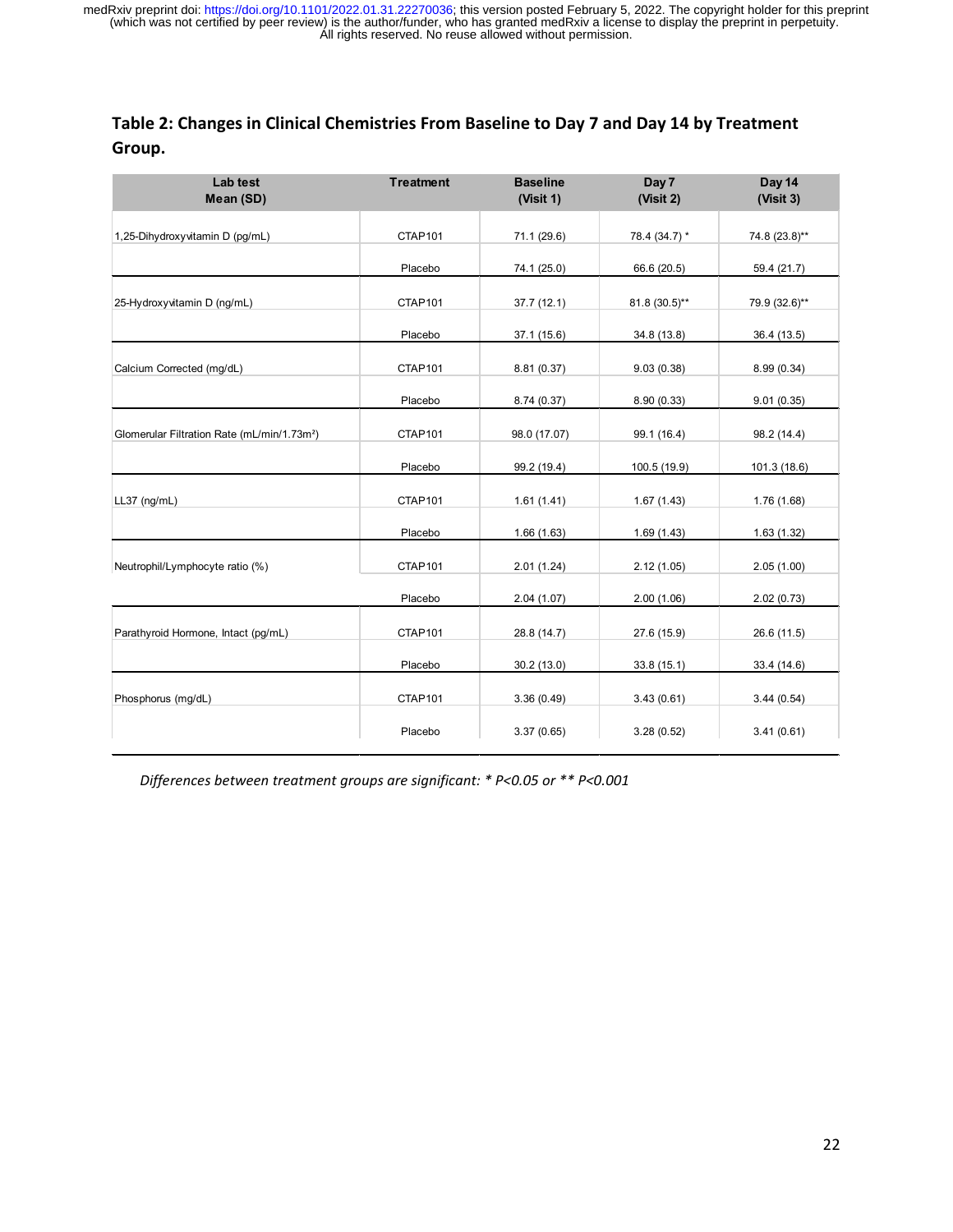### **Figure 1**

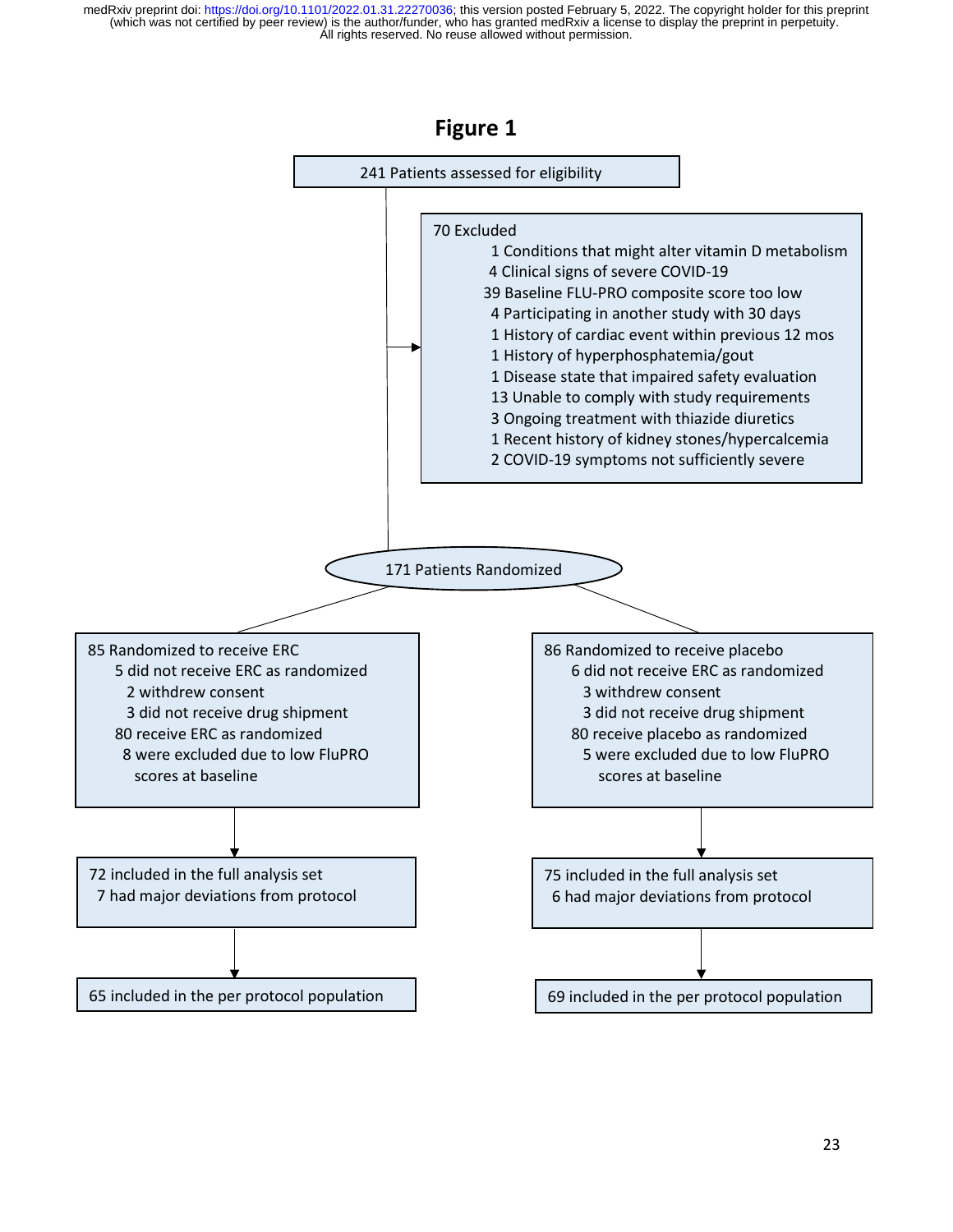# **Figure 2A**



Active **OPlacebo** 

\*\*\* Significantly different from Placebo, p < 0.001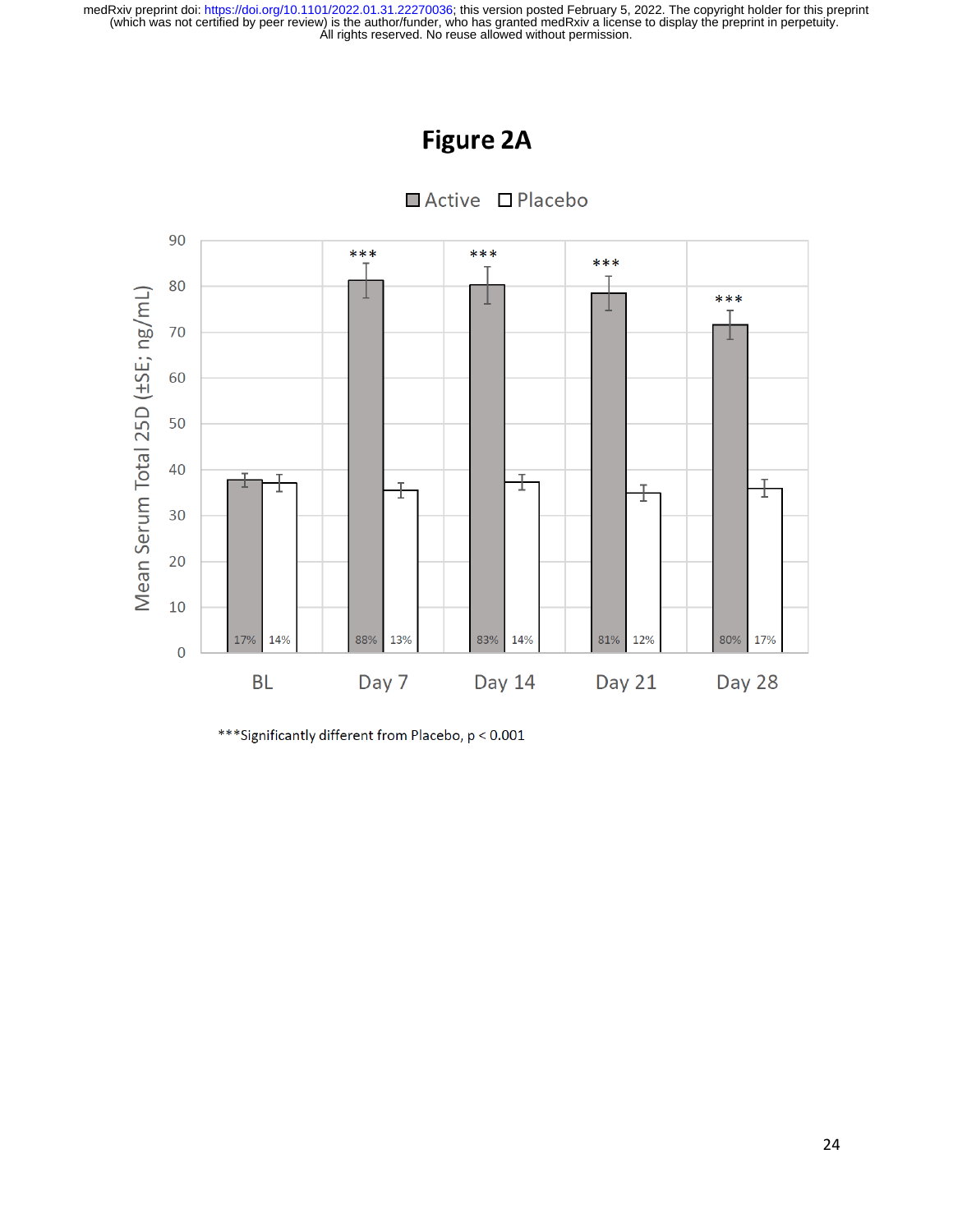

### **Figure 2B**

25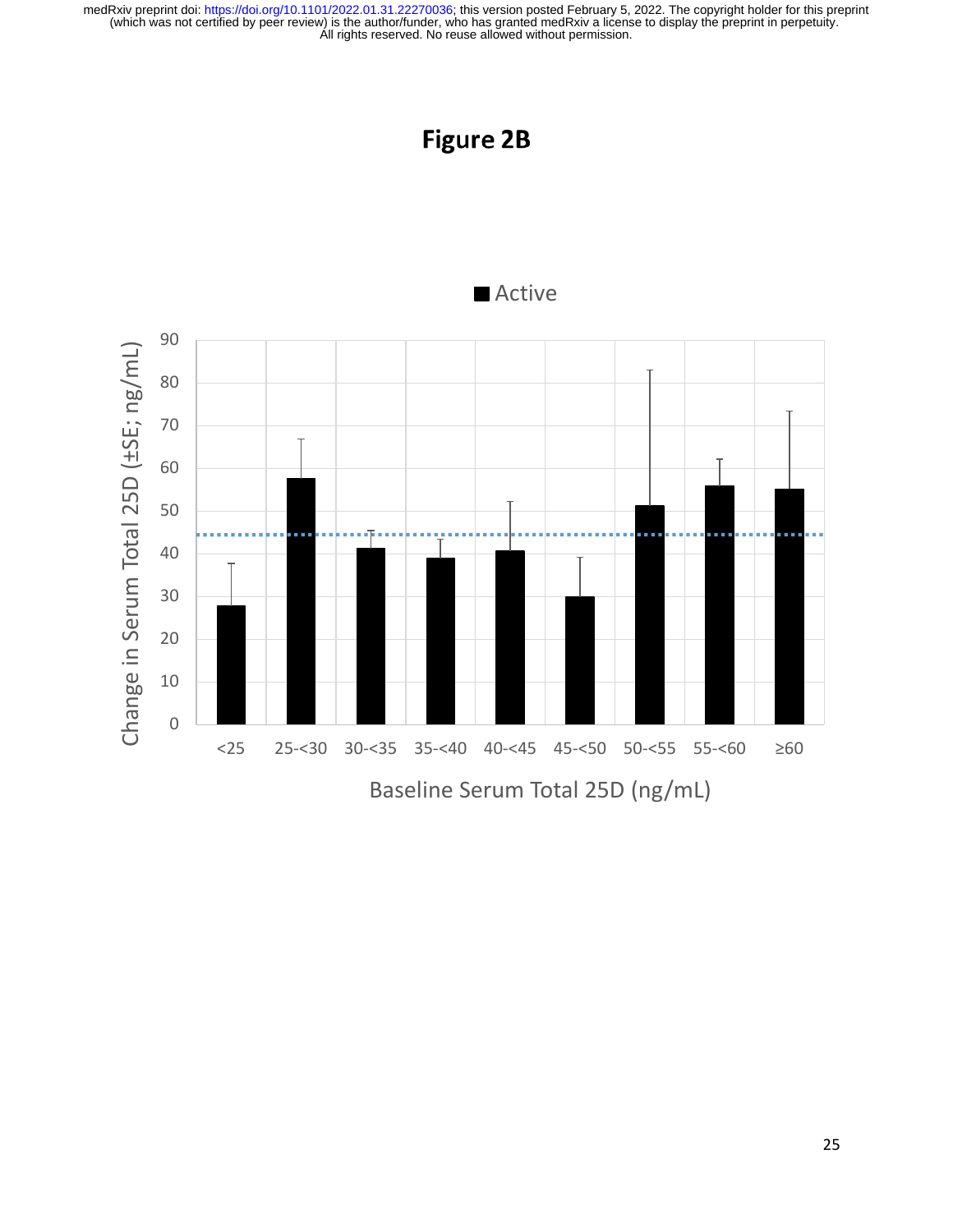# **Figure 3A**



#### ◇ Placebo • Active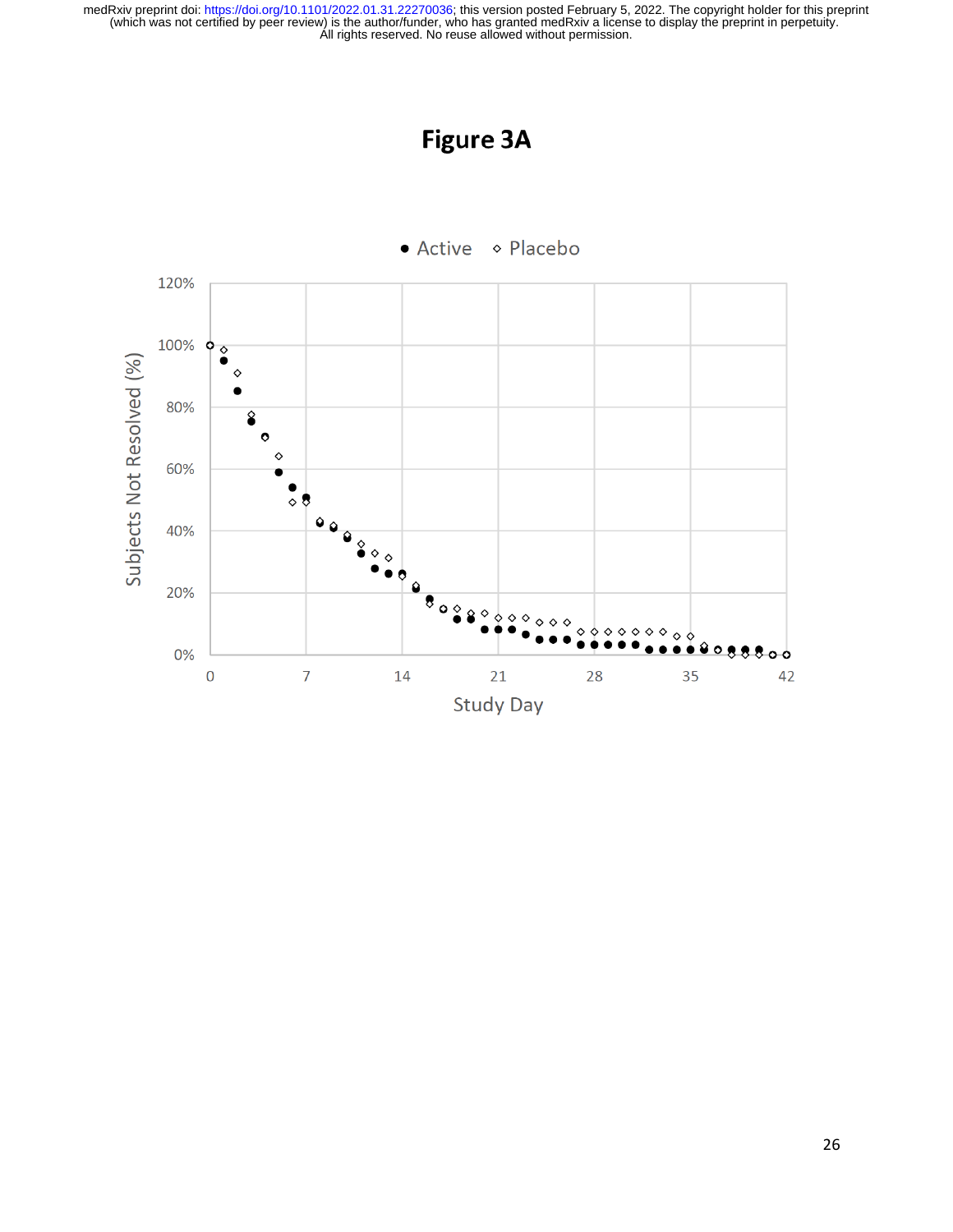### **Figure 3B**



■ Serum 25>=50 ◇ Serum 25D <50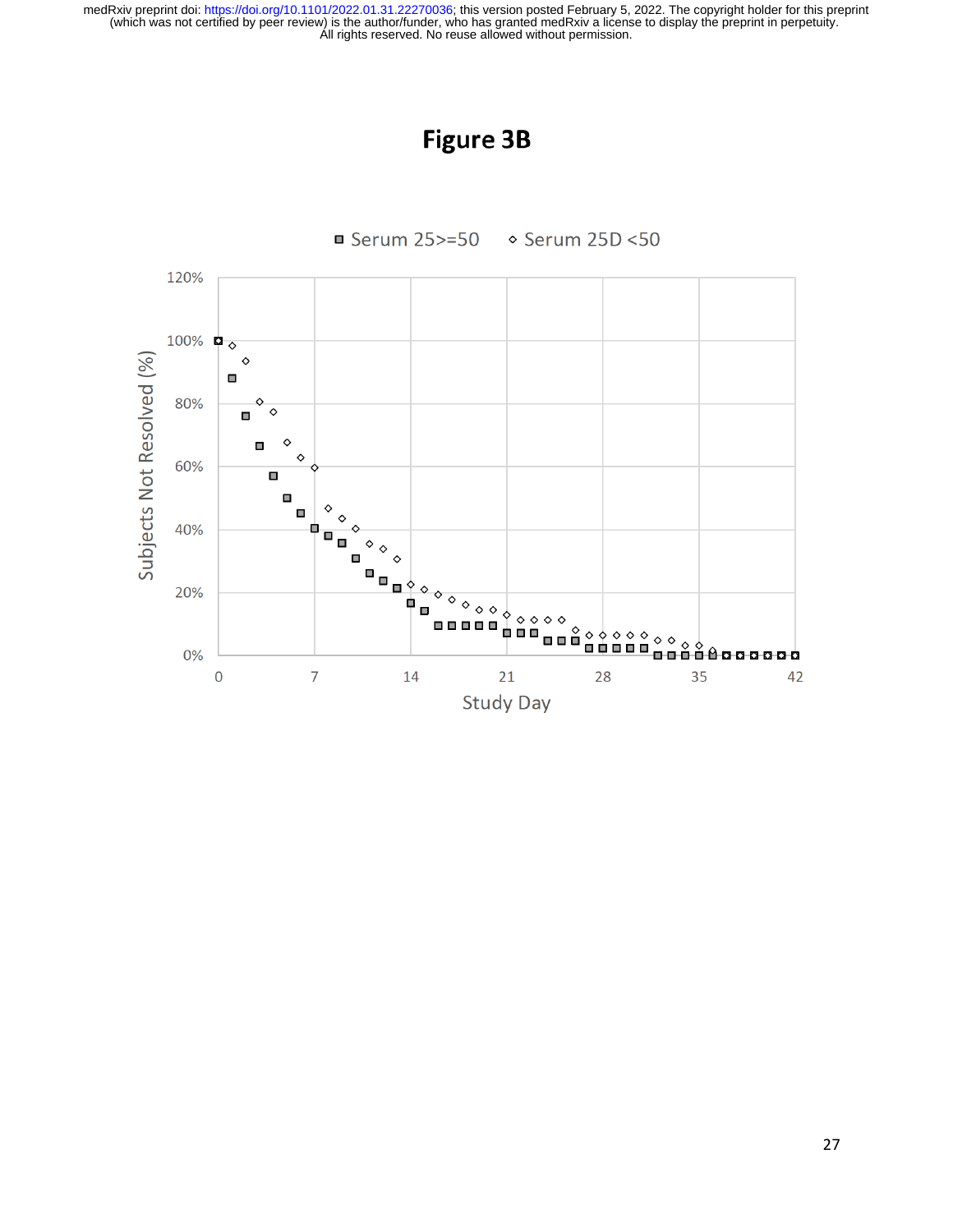# **Figure 3C**